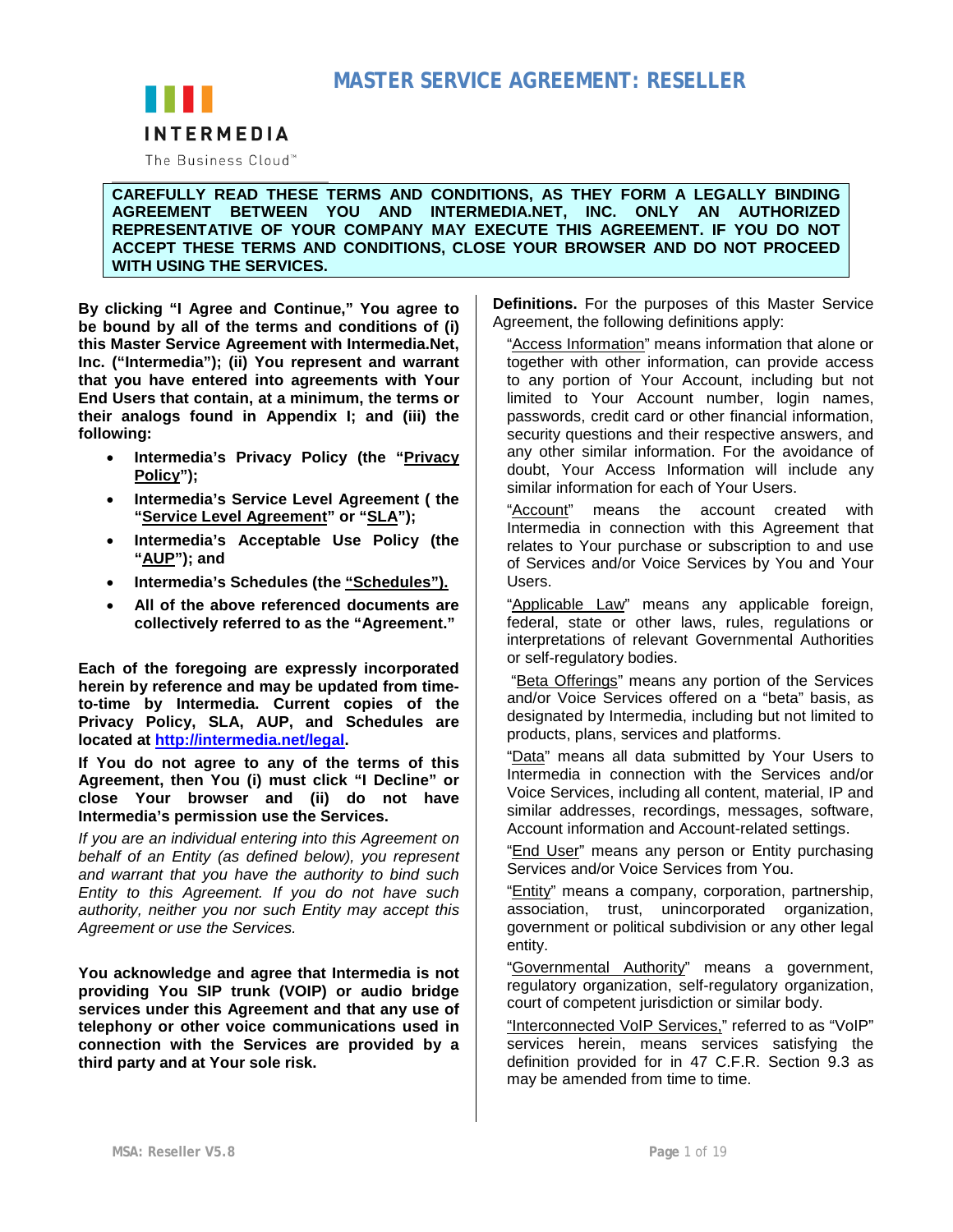"Intermedia" means Intermedia.Net, Inc., a Delaware corporation with offices at 825 East Middlefield Road, Mountain View CA 94043.

"Intermedia Parties" means Intermedia's affiliates (including parents and subsidiaries), vendors, licensors and partners, and it and their officers, employees, agents and representatives.

**"**PHI**"** means Protected Health Information which is individually identifiable health information.

"Schedule(s)" means documents that specifically describe the Services and/or Voice Services used by You under this Agreement, including product descriptions, pricing, and other terms. Each Schedule shall be deemed a part of and incorporated into the Agreement.

"Services" means Intermedia's hosting and/or other services, software and products, as such services, software and products are offered by Intermedia from time-to-time in its discretion and subscribed to, purchased by, or used by You as set forth on a Schedule.

"Third-Party Service" means any service or product offered by a party that is not Intermedia.

"User" means any of Your employees, consultants or independent contractors to whom You grant permission to access the Services in accordance with Intermedia's entitlements, procedures, and this Agreement.

"Voice Services" means the provision of real-time, two-way voice services by Intermedia to You.

"You" or "Your" means the individual or Entity on whose behalf this Agreement is accepted.

### **1. PARTNER APPOINTMENT.**

1.1. Appointment. Subject to and in accordance with the terms of this Agreement, Intermedia hereby appoints You, and You hereby accept appointment, as Intermedia's limited, nonexclusive partner to promote and sell Services to Your customers and/or their end users ("End Users") under the terms provided herein. For the avoidance of doubt, your End Users may not further resell Services under this Agreement. You acknowledge and agree that the actions of any of Your Users with respect to the terms of this Agreement and the Services will be deemed to be actions by You and that any breach by any of Your Users of the terms of this Agreement will be deemed to be a breach by You.

1.2. Obligations. You agree to comply with the terms and conditions of this Agreement and with all applicable Intermedia procedures and policies shall identify and register End Users in accordance with the terms hereof and Intermedia's applicable policies. You shall ensure that (i) prior to accessing the Services,

each End User agrees to, and is legally bound by with You, a written contract that contains, at a minimum, the terms or their analogs found in Appendix I and any other agreements and documents presented by Intermedia that are required to provide the Services, each as amended by Intermedia from time-to-time; (ii) Services will only be provided to such End Users; and (iii) Your End Users comply with and that You will enforce the terms of the written contract entered into between You and End Users; and (iv) You will have Your legal counsel review, revise and otherwise advise You regarding the End User contract You enter into with End User. **You acknowledge that the End User agreement provided in Appendix I is only a sample and You are not relying on Intermedia for legal advice with respect to your End User contract**. You are permitted to obligate End Users to agree to additional terms and conditions, provided that such additional terms and conditions do not conflict with the terms provided for in Appendix I or this Agreement. You hereby represent and warrant that (i) You are a bona fide partner and have not entered into this Agreement for the purposes of receiving the Services for Yourself; (ii) You have sufficient personnel and resources to promote, support and sell the Services; (iii) You shall perform Your duties and obligations hereunder in a diligent and businesslike manner and refrain from any activity or action that may damage Intermedia's reputation or the reputation of the Services; (iv) You shall use Your best efforts to promote the Services; and (v) You shall not store, maintain, or use on or through the Service any "Protected Health Information" or "PHI" as those terms are defined in the Health Insurance Portability and Accountability Act of 1996 and the rules and regulations promulgated thereunder, as each may be amended from time to time, unless a formal Business Associate Agreement has been executed between

Intermedia and You. Partner's Additional Responsibilities with Respect to Voice Services Only. Your duties with respect to Voice Services only hereunder are as follows: (i) You shall endeavor to promote the Voice Services; (ii) You shall advise Intermedia from time to time as to problems encountered with the Voice Services and as to any resolutions arrived at for those problems; (iii) You shall collaborate in connection with promotional activities of the Voice Services; (iv) You may not make any representations or warranties concerning the Voice Services to End Users unless so authorized in writing in advance by Intermedia; and **(v) You represent and warrant that (a) You will obtain written, affirmative acknowledgements, with disclosures that comply with federal and relevant state law, from all End Users that subscribe to VoIP service offerings that they understand the**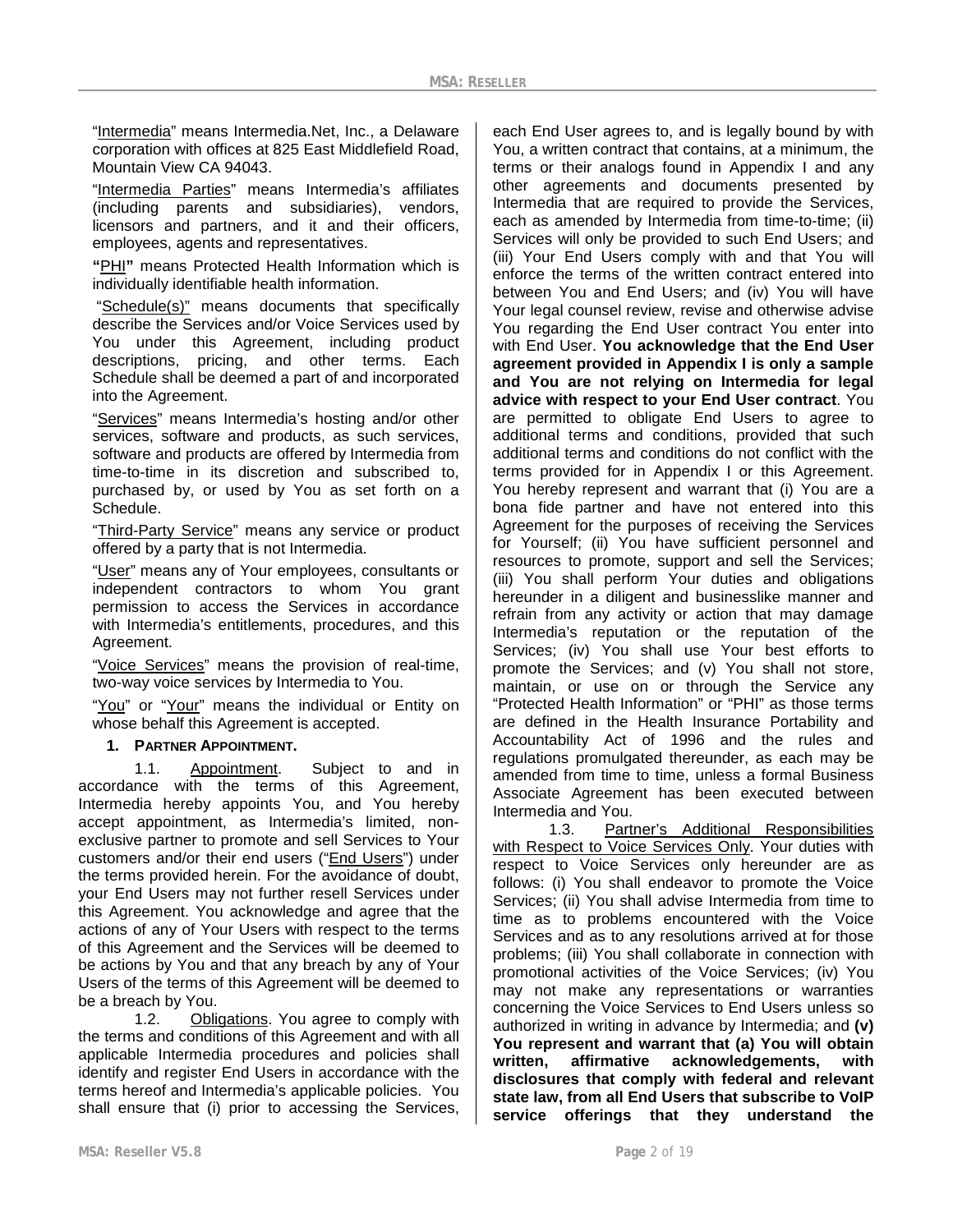**limitations of access to emergency services associated with VoIP services; and (b) You will keep a record of such affirmative acknowledgements as required by federal and relevant state law.** You agree that Voice Telco Services, Inc. will be identified as the provider of Voice Services on all End User invoices for Voice Services.

1.4. Additional Responsibilities of Intermedia with Respect to Voice Services Only. Intermedia shall have the following responsibilities with respect to the Voice Services only: (i) provide the Voice Services to the End Users through Intermedia's affiliate, Voice Telco Services, Inc.; (ii) provide You with sales and technical information regarding the Voice Services as reasonably necessary to promote the Voice Services, including support directly to employees and representatives of partner; (iii) provide directly to End Users support services to End User for the Voice Services; and (iv) inform You of any changes in the Services, prices, terms of payment and/or listing options to the Voice Services, which Intermedia may make in its sole discretion at any time. Any changes to the Services, or prices, terms of payment and/or listing options made by Intermedia and posted on Intermedia's website [http://www.intermedia.net](http://www.intermedia.net/) shall be incorporated into this Agreement.

### 2. **SCOPE; ACCESS; SECURITY**

2.1. Account Information and Ownership. You agree to maintain accurate Account information by providing updates to Intermedia promptly, but no later than three (3) business days, when any of Your Account information requires change, including any relevant Account contact information. Failure by You, for any reason, to respond within three (3) business days to any inquiries made by Intermedia to determine the validity of information provided by You will constitute a material breach of this Agreement. You acknowledge and agree, and expressly consent, that in the event of any dispute regarding access to or legal ownership of any Intermedia account or any portion thereof, including Your Account, Intermedia will resolve such dispute in its sole discretion. In addition, in the event of such a dispute, Intermedia may immediately suspend, alter or terminate any relevant account, including Your Account, or any portion thereof. You will reimburse Intermedia for any legal and other fees incurred with respect to any dispute regarding control or ownership of Your Account or Your Data or the same of another Intermedia customer. acknowledge and agree that (i) the legal owner of all Data on the Account is You, the counterparty to this Agreement, and not any individual User, including any Account contact registered with Intermedia, regardless of any administrative designation (e.g., Administrator, Billing Contact, Owner, etc.); and (ii) Intermedia may

request any documentation it requires to establish ownership and rights to Your Account and any related Data; provided that any User with an administrative designation has the authority to bind You to any amendments, modifications or acknowledgements regarding this Agreement or otherwise relating to the Services and/or Voice Services.

2.2. Account Security and Activity. You acknowledge and agree that You are solely responsible for (i) maintaining the confidentiality and security of Your Access Information, and (ii) all activities that occur in connection with Your Account, whether initiated by You, by others on Your behalf or by any other means. You will notify Intermedia immediately of any unauthorized use of Your Account, Access Information or any other actual or potential breach of security. You acknowledge and agree that Intermedia will not be liable for any loss that You may incur as a result of any party using Your Access Information, either with or without Your knowledge and/or authorization. You further agree that You may be held liable for losses incurred by Intermedia, any Intermedia Party or another party due to any party using Your Access Information. Intermedia strongly recommends that You keep Your Access Information in a secure location, take precautions to prevent others from accessing it and change it when necessary to maintain its confidentiality and security. **Intermedia specifically disclaims all liability for any activity in Your Account, whether authorized by You or not.**

2.3. Expenses. You are solely responsible for any and all marketing, advertising and other costs and expenses of Your office, employees and activities that You undertake in connection herewith.

2.4. Restrictions on Use. You agree that the Intermedia Property contains trade secrets and<br>other valuable confidential and/or proprietary other valuable confidential and/or proprietary information belonging to Intermedia and/or its licensors. You shall not (i) rent, lease, encumber, pledge, lend, copy, make available or distribute the Intermedia Property, except as expressly permitted by this Agreement; (ii) disclose the Intermedia Property to any third party, (iii) alter, or permit the alteration of any Intermedia Property; (iv) copy, or permit the copying or distribution of any Intermedia Property; (v) knowingly take any action that jeopardizes Intermedia's proprietary rights in any Intermedia Property; (vi) acquire or seek to acquire any ownership interest in or to any Intermedia Property; (vii) reverse engineer, decompile, disassemble, or otherwise attempt to derive source code from any Intermedia Property; or (viii) remove, modify or obscure any copyright, trademark or other proprietary rights notices that appear on the Intermedia Property or that appear during use of any Intermedia Property. Except as expressly provided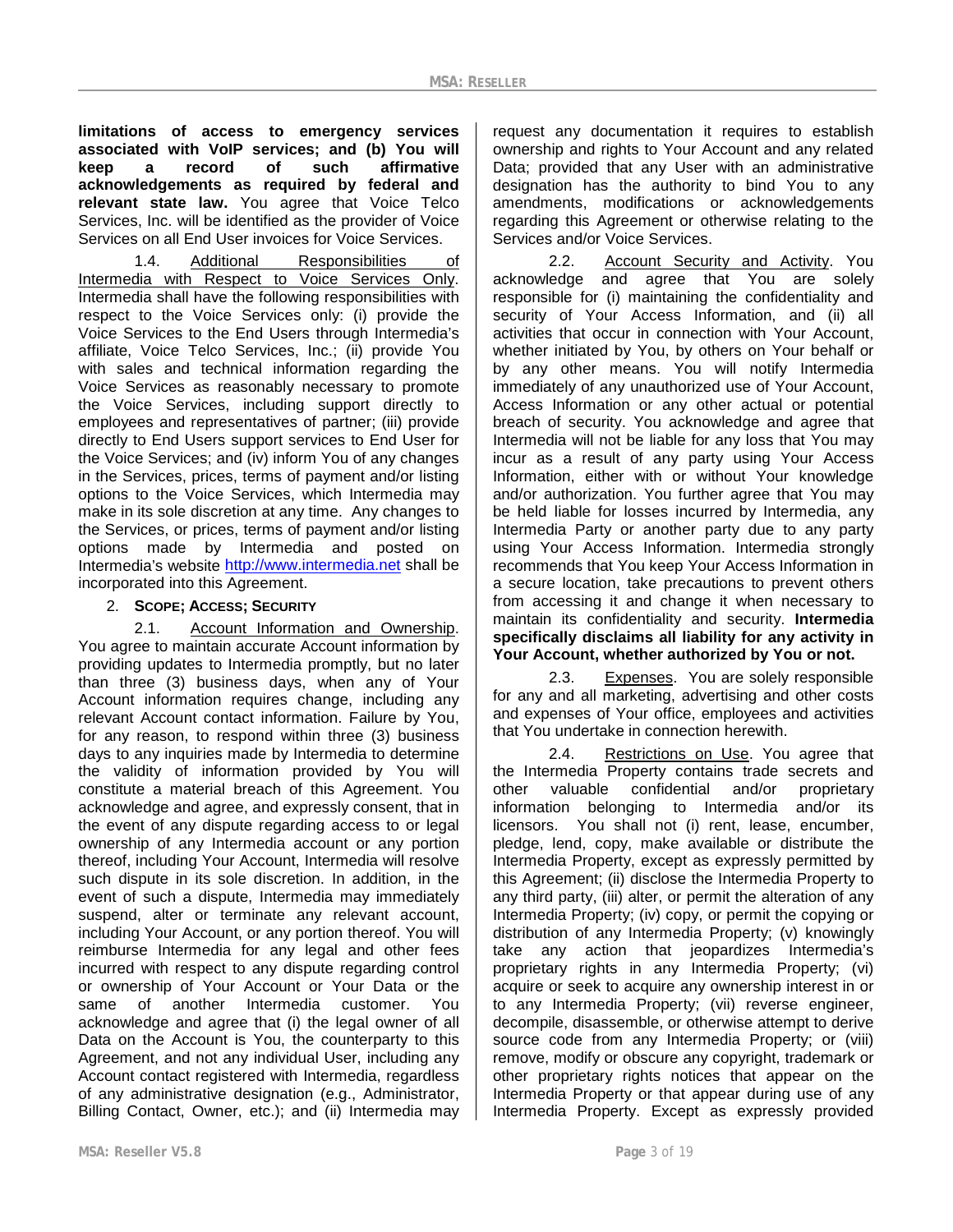herein, nothing in the Agreement shall be interpreted as granting to You or any other person or Entity, any right, title, or interest in or to any Intermedia Property.

2.5. Third Party Beneficiary. You acknowledge and agree that (i) Intermedia shall be deemed to be a third party beneficiary of the End User MSA and (ii) You shall use Your reasonable efforts at Your own expense to assist Intermedia in enforcing the terms of the End User MSA.

2.6. Non-Conforming or Interfering Use of Services and/or Voice Services; Privacy Policy. If Intermedia determines that the use of Services and/or Voice Services by You or Your End Users (i) fails to conform with the terms and conditions of this Agreement (including any Intermedia policies), or (ii) interferes with Intermedia's ability to provide the Services and/or Voice Services to You, Your End Users or our other partners and/or resellers or customers, then Intermedia may immediately suspend the Services and/or Voice Services until such nonconformity or interference is cured. You acknowledge and agree that the terms of Intermedia's Privacy Policy shall apply to the Data of You and Your Users and the Data of your End Users.

2.7. Failure of a Line Test. With respect to Voice Services, if a specific customer location fails a "line test" as part of the installation process, and the customer is unable or unwilling to upgrade the data circuit, router, switch or faulty component responsible for the failure, Intermedia reserves the right to cancel the order for such site.

### **3. TERM AND TERMINATION.**

3.1. Term. This Agreement shall be effective from Your acceptance of this Agreement and shall continue until the expiration or termination of all Schedules ("Agreement Term"). The term of each Schedule ("Schedule Term") shall be either the Initial Term or Renewal Term as defined herein.

(a) Monthly Plan Schedule Term*.* For a Monthly Plan with Intermedia, the Initial Term of a Schedule is the period from the date of Your initial payment or acceptance of the Schedule, whichever occurs earlier, through the remainder of that calendar month. A Renewal Term for a Monthly Plan of a Schedule is defined as one (1) calendar month beginning at the end of the Initial Term and each subsequent calendar month thereafter.

(b) Annual Plan Agreement Term. For an Annual Plan with Intermedia, the Initial Term of the Schedule is the period from the date of Your initial payment or acceptance of the Schedule, whichever occurs earlier, through the remainder of that calendar month and continuing through the next twelve (12) calendar months (for example, an Annual Plan that begins April 14th will continue until April 30th of the following year), unless the parties have agreed in writing to a longer term. A Renewal Term for an Annual Plan of a Schedule is defined as the twelve-month period beginning at the end of the Initial Term and each subsequent twelve-month period thereafter.

(c) Automatic Renewal. Each Schedule will renew automatically at the end of the thencurrent Schedule Term for a Renewal Term unless terminated in accordance with this Agreement by either You or Intermedia.

3.2.Termination by You.

(a) Monthly Plan. For a Monthly Plan. You may terminate any Schedule for any reason by following the termination procedure located within the "Account" section of the administrative control panel prior to the beginning of any Renewal Term. If You terminate a Monthly Plan prior to the end of the thencurrent Term, Intermedia will not be required to refund to You any fees already paid.

(b) Annual Plan. For an Annual Plan, You may terminate any Schedule for any reason by following the termination procedure located within the Account section of the administrative control panel at any time for Intermedia to terminate Your Account. If such a termination is effective prior to the end of the then-current Term, You will incur a fee that is the lesser of (a) two (2) months of the Minimum Package Fee from the end of the calendar month following the requested termination date, as defined on Your thencurrent plan; and (b) the Minimum Package Fee for the remainder of the then-current Term. The "Minimum Package Fee" is the monthly charge for Your base package excluding any additional items that You have purchased along with such base package.

(c) Refunds/Fees for Termination by You. Fees for non-recurring Services and/or Voice Services and set up fees will not be refunded. Any fees previously waived or discounts applied may be reinstated if You terminate the account during the Schedule Term or if You breach this Agreement, including any Schedule.

3.3.Termination by Intermedia.

(a) 30-Day Termination. Intermedia may terminate this Agreement or any Schedule for any reason by providing thirty (30) calendar days' notice. If Intermedia terminates this Agreement pursuant to this Section 3.3(a), then all Schedules will terminate at the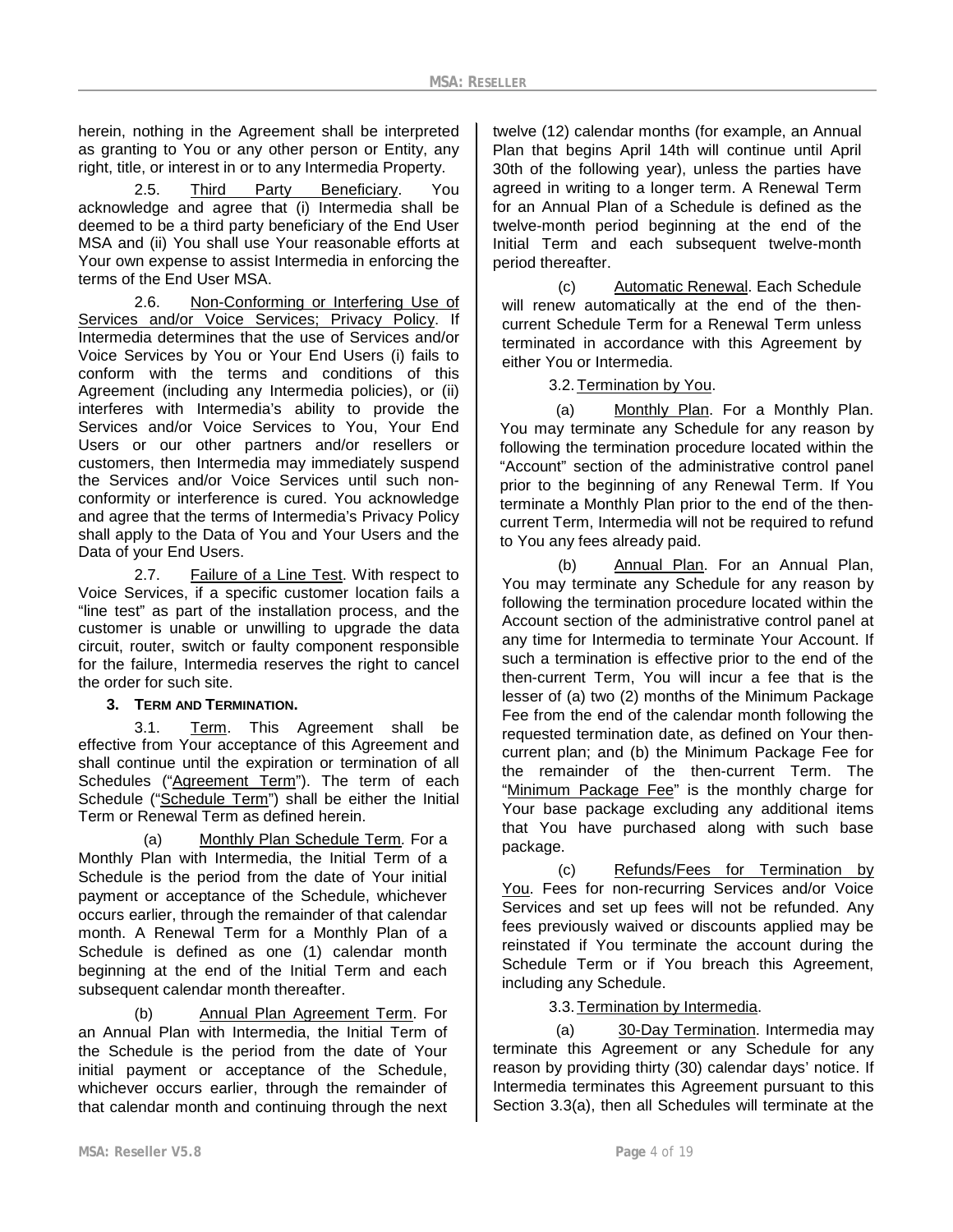end of the thirty (30) day notice period. If Intermedia terminates any Schedule pursuant to this Section 3.3(a), then (i) for a Schedule with a Monthly Plan, if the effective termination date occurs prior to the end of the then-current Schedule Term, Intermedia will refund (or refrain from charging You) the pro rata monthly fees for the month in which Services and/or Voice Services terminate and (ii) for a Schedule with an Annual Plan, Intermedia will refund (or refrain from charging You) the monthly fees for the month in which Services and/or Voice Services terminate. For Schedules with either a Monthly Plan or an Annual Plan, if Intermedia terminates this Agreement or any Schedule pursuant to this Section 3.3(a), Intermedia will not charge You monthly fees for any month following the month in which Intermedia terminates this Agreement, including any Schedule.

(b) Immediate Termination. Intermedia may terminate this Agreement, including any Schedule (or suspend Your Account) immediately and without prior notice for any of the following reasons:

(i) Any material breach of this Agreement, including any Schedule, by You, as determined by Intermedia in its sole discretion, including, but not limited to, failure to make any payment when due, violation of the AUP or any other Intermedia policy or procedure applicable to the Services and/or Voice Services as notified to You from time to time, which remains uncured beyond thirty (30) days' notice by Intermedia; and

(ii) If Your use of the Services and/or Voice Services results in, or is the subject of, actual or potential legal action or threatened legal action, against Intermedia or any of its affiliates, vendors, partners, representatives or customers, without consideration for whether such actual or potential legal action or threatened legal action is eventually determined to be with or without merit.

(c) Termination or Suspension of Users. In lieu of terminating or suspending Your entire Account, Intermedia may suspend Your Account or terminate or suspend individual Users.

3.4. No Refunds; Further Payment Due. If Intermedia terminates this Agreement or any Schedule pursuant to Section 3.3(b), (i) Intermedia will not refund to You any paid fees and (ii) You will be liable for any payment that would have been due had You terminated pursuant to section 3.2.

3.5. Following Termination. Termination will not cancel or waive any fees owed to Intermedia or incurred prior to or upon termination. You agree

that Intermedia may charge such unpaid balance to Your Account on file or otherwise bill You for such unpaid balance. Upon termination, You must promptly uninstall all software provided by Intermedia in connection with this Agreement. All of Your Data will be irrevocably deleted within fourteen (14) calendar days of termination, including but not limited to, databases, contacts, calendars, e-mail, website content and any other Data hosted by Intermedia. It will be solely Your responsibility to secure all necessary Data from Your Account prior to termination. Intermedia will not be responsible for any loss of Your Data, or any damages arising from the deletion of Your Data following termination of the Services and/or Voice Services.

### **4. FEES, PAYMENT AND EXPENSES.**

4.1. Fees. You agree to pay the fees ("Service Fees") on the page linked to from [http://www.intermedia.net/resellers/private-label](http://www.intermedia.net/resellers/private-label-program%23Pricing)[program#Pricing](http://www.intermedia.net/resellers/private-label-program%23Pricing)*,* as such page is amended by Intermedia from time to time in its sole discretion without prior notice. Additional fees may apply, such as migration and customization fees, professional services fees, out-of-pocket expenses and any other fees that Your End Users are responsible for, including excess use fees.

4.2. End User Billing and Collection. You shall be solely responsible for billing Your End Users and collecting their payments. If You utilize the Intermedia payment gateway functionality to collect payments from your End Users, You assume full responsibility for Your usage of such functionality and Intermedia is in no way responsible for the performance of the Intermedia payment gateway, your payment processor or your bank.

4.3. Intermedia Billing. Intermedia shall use commercially reasonable efforts to bill You no later than on the fifth (5th) day of each month for the previous month's usage of the Services and/or Voice **Services** 

4.4. Unpaid Accounts. No Service Fee shall be due to Intermedia in connection with any unpaid End User account which is (i) disabled no later than the fifteenth (15th) of the month following the month in which such account was created and (ii) terminated within fifteen (15) days after it was disabled. No Service Fee shall be due to Intermedia in connection with any partner internal test accounts provided such accounts are marked as nonchargeable test accounts prior the end of the month in which such accounts were created and such accounts to not exceed thirty (30) days in duration.

4.5. Electronic Billing. Except as provided in Section 4.7 below, all payments hereunder shall be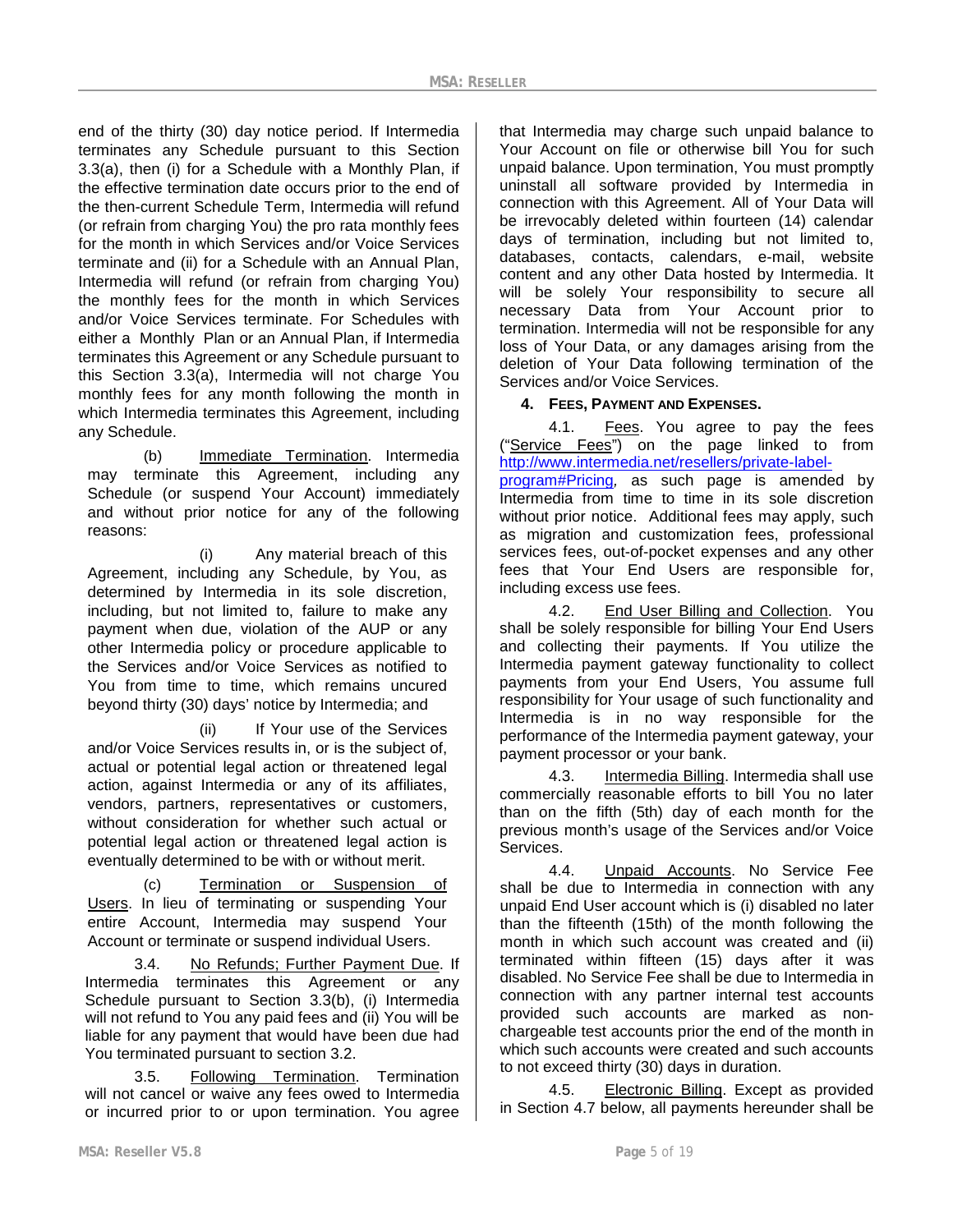made by credit card. You hereby authorize Intermedia to electronically charge Your credit card for payment for the Services and/or Voice Services. You hereby authorize Intermedia to (i) make such charges as necessary for payment of current and outstanding bills and invoices, and recurring fees; (ii) make additional attempts to charge should the initial attempt fail; and (iii) in the event that You provide Intermedia with different credit card information to correct any failure, act upon Your instructions, whether by phone, in writing, or by other means, that Intermedia reasonably believes to be genuine.

4.6. Invoice Billing. After Your partner account has been in good standing for six (6) consecutive months in each of which You were charged at least five hundred dollars (\$500.00) per month, You may request to be switched to invoice billing. Acceptance into Intermedia's invoice program shall be at Intermedia's sole discretion. Upon approval by Intermedia, you may be allowed to pay on an invoice basis, and Intermedia will issue You an invoice within the first five (5) days of each calendar month for the prior month's charges. Each monthly invoice shall include an invoice processing fee of twenty-five dollars (\$25.00). Payment by check or wire must be received by the fifteenth (15th) calendar day of the month in which the invoice is sent. All such payments shall be made in U.S. dollars. Payments may not be made by any other means without the prior written consent of Intermedia. Should any check from you not be honored by the relevant financial institution, a returned check fee in the amount of the lesser of fifty dollars (\$50.00) or the maximum amount allowed by law, will be assessed.

4.7. Late Payment. In the event that Intermedia does not receive payment by the fifteenth (15th) calendar day of the month for which the payment is due, Intermedia shall have the right to assess a late payment fee, equal to the greater of the amount of (a) interest calculated at the lesser of eighteen percent (18%) or the maximum rate permitted by law, or (b) twenty-five dollars (\$25.00). In the event of late payment(s) on Your account, Intermedia, at its sole discretion and without waiving other rights it may have, may suspend, interrupt, or terminate the Services and/or Voice Services to You and Your End Users. In the event of excessive churn or failure to pay timely, Intermedia reserves the right to convert Your private label or gray label accounts to Intermedia direct accounts under its agent or advisor program. In the event that this conversion takes place, You will be entitled to ongoing commissions at the rate available at that time; however, You shall not be entitled to any special incentives, bounties, or onetime payments.

4.8. Fees for Additional Services and/or Voice Services. You agree to pay Intermedia's current rates and expenses, including the cost of Intermedia's vendors, for any requests related to information retrieval, subpoenas, consulting and advisory services or similar work.

4.9. Service Continuation. In the event that You fail to pay any outstanding amounts within sixty (60) days of any uncontested amount due, Intermedia shall have the right to assume responsibility for any customer accounts for which payments are due. In this event, these accounts would be branded, billed and supported directly by Intermedia, and reseller would receive a monthly recurring Advisor commission (less any monies due for prior service) pursuant to the then-current Intermedia Advisor rates posted at [http://www.intermedia.net;](http://www.intermedia.net/) and provided that You have executed Intermedia's Advisor Agreement.

### **5. MODIFICATION OF TERMS.**

Intermedia may update, amend, modify or supplement the terms and conditions of this Agreement from time to time upon notice to You. You can review the most current version of this Agreement at any time at [http://www.intermedia.net/legal.](http://www.intermedia.net/legal)

**6. LIMITED WARRANTY; LIMITATION OF DAMAGES.**

6.1. **Intermedia provides Services and/or Voice Services "as is." You expressly agree that the resale and/or use of Services and/or Voice Services is at your sole risk. Intermedia and its subsidiaries, affiliates, officers, employees, agents, partners, vendors and licensors expressly disclaim all warranties of any kind, whether express or implied, including, but not limited to the implied warranties of merchantability, fitness for a particular purpose and non-infringement. You hereby agree that the terms of this agreement shall not be altered due to custom or usage or due to the parties' course of dealing or course of performance under this agreement.** 

6.2. **Intermedia and its subsidiaries, affiliates, officers, employees, agents, partners, vendors and licensors shall not be liable for any direct, indirect, incidental, special, punitive or consequential damages, including but not limited to damages for lost profits, business interruption, loss of programs or information, and the like, that result from the use or inability to use the Services and/or Voice Services or from mistakes, omissions, interruptions, deletion of files or directories, errors, defects, delays in operation, or transmission, regardless of whether Intermedia has been advised of such damages or their possibility. Some states do not allow the exclusion or limitation of liability for**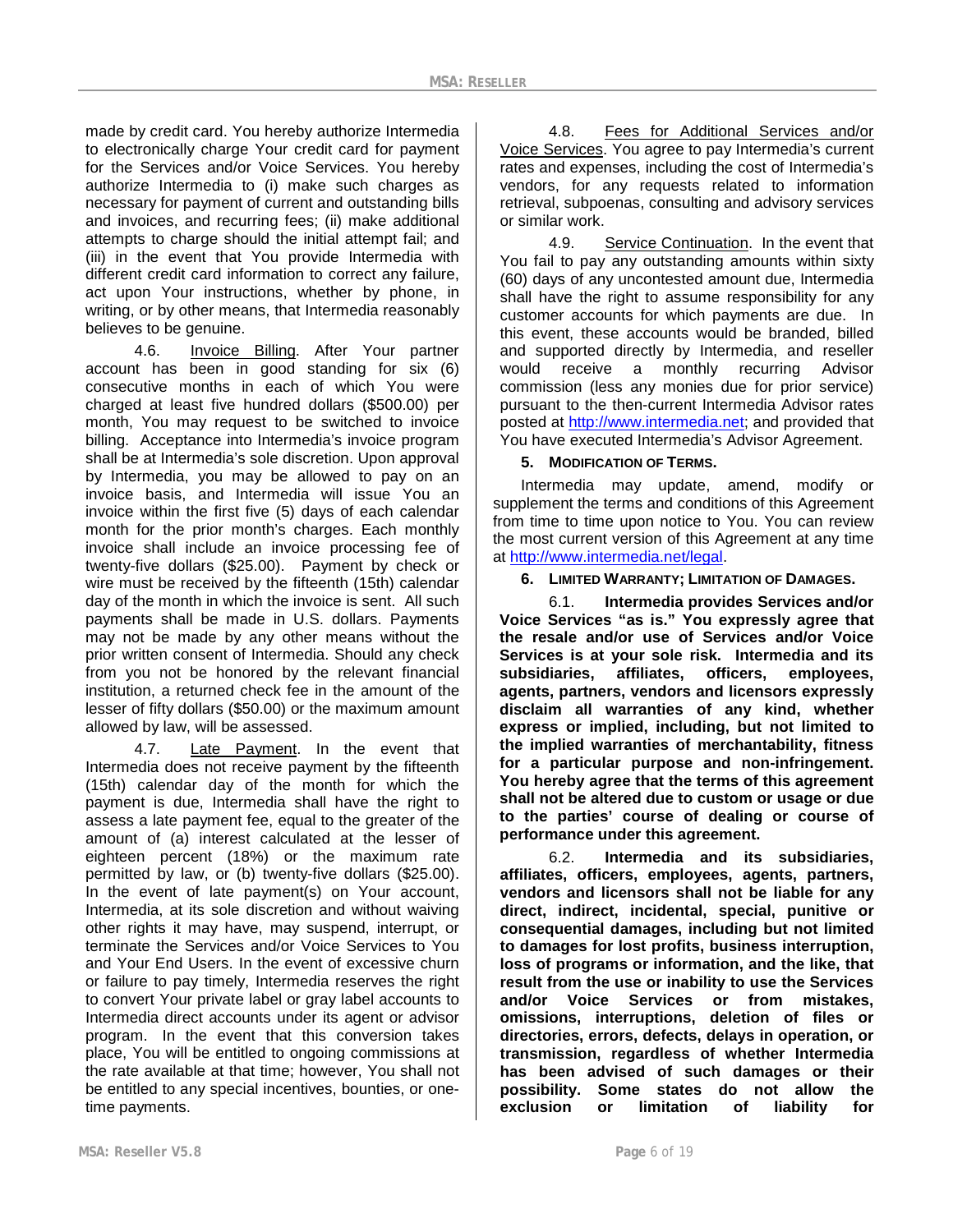**consequential or incidental damages, so the preceding exclusions may not apply to all parties; in such states, and only such states, the liability is limited to the fullest extent permitted by law.**

6.3. **You agree that the total liability of Intermedia and the Intermedia Parties and Your sole remedy for any claims regarding the Services and/or Voice Services is limited to the credits set forth in the applicable Service Level Agreement. You further agree that You will limit the liability of End Users to conform with this Section 6.3.**

6.4. **In the case of translated or otherwise customized versions of the Services and/or Voice Services that have been enabled by You, Intermedia may, in its sole direction and without notice, update, revise or amend the Services and/or Voice Services, in which case, the Services and/or Voice Services provided to your End Users may contain text that does not reflect the corrected or updated text of the Services and/or Voice Services provided to Intermedia's direct end users. You shall be responsible for notifying Your End Users of any such changes or discrepancies. Intermedia is not responsible for updating or supporting any translated text.**

### **7. INDEMNITY.**

You shall defend, indemnify, save, and hold Intermedia and the Intermedia Parties harmless from any and all demands, liabilities, losses, costs, and claims, including reasonable attorneys' fees, asserted against them that may arise or result from (i) Your breach of this Agreement and/or of any license related to the Services and/or Voice Services, (ii) Your failure to comply with Section 1.3 of this Agreement, (iii) Your negligence or willful misconduct or any of Your services or products, and (iv) any action or claim brought by End Users or third parties, including but not limited to, Governmental Authorities, related to the Services and/or Voice Services, including but not limited to, any action taken by Intermedia with respect to Sections 1.3 and 9.13 of this Agreement.

### **8. CONFIDENTIALITY AND PRIVACY POLICY.**

8.1. Confidential Information. "Confidential Information" is all confidential information disclosed by a party ("Disclosing Party") to the other party ("Receiving Party"), whether orally or in writing, that is designated as confidential or that reasonably should be understood to be confidential given the nature of the information and the circumstances of disclosure. Your Confidential Information will include Your Data. Intermedia's Confidential Information will include the Services and/or Voice Services (and any portion thereof), the terms and conditions of this Agreement and all related forms and support records (written or

electronic), as well as Intermedia's business and marketing plans, technology and technical information, product plans and designs, and business processes disclosed by Intermedia. Confidential Information will not include any information that (i) is or becomes generally known to the public without breach of any obligation owed to the Disclosing Party, (ii) was known to the Receiving Party prior to its disclosure by the Disclosing Party without breach of any obligation owed to the Disclosing Party, (iii) is received from a third party without breach of any obligation owed to the Disclosing Party, or (iv) was independently developed by the Receiving Party.

8.2. Protection of Confidential Information. Except as otherwise permitted by this Agreement or in writing by the Disclosing Party, the Receiving Party will use the same degree of care that it uses to protect the confidentiality of its own confidential information of like kind (but in no event less than reasonable care) not to disclose or use any Confidential Information of the Disclosing Party for any purpose outside the scope of this Agreement.

8.3. Use and Disclosure by Intermedia. Notwithstanding the foregoing, Intermedia may use or disclose Your Data or the Data of your End Users (as defined in the End User MSA) (a) as expressly permitted in writing by You, (b) as expressly provided in this Agreement, including (i) in accordance with the Privacy Policy (as if such Data were "Information" as defined under the Privacy Policy), and (ii) to access such Data to provide the Services and/or Voice Services or prevent or address service or technical problems, or at Your request in connection with customer support matters.

8.4. **Authorization of Use and Disclosure. You expressly authorize, acknowledge and agree that Your Data and the Data (as defined in the End User MSA) of your End Users is subject to the Privacy Policy and that Intermedia may act in accordance with the Privacy Policy in connection with providing the Services and/or Voice Services or when otherwise necessary.**

9. **MISCELLANEOUS.**

9.1. No Solicitation. During the term of this Agreement and for one (1) year after its termination, you shall not solicit or attempt to solicit, directly or indirectly, for employment or other services, any persons or entities employed or engaged by Intermedia during such period without Intermedia's prior written approval.

9.2. Governing Law; Jurisdiction; Forum; Attorneys' Fees. This Agreement will be governed by and construed in accordance with the laws of the State of California without regard to its conflicts of laws or its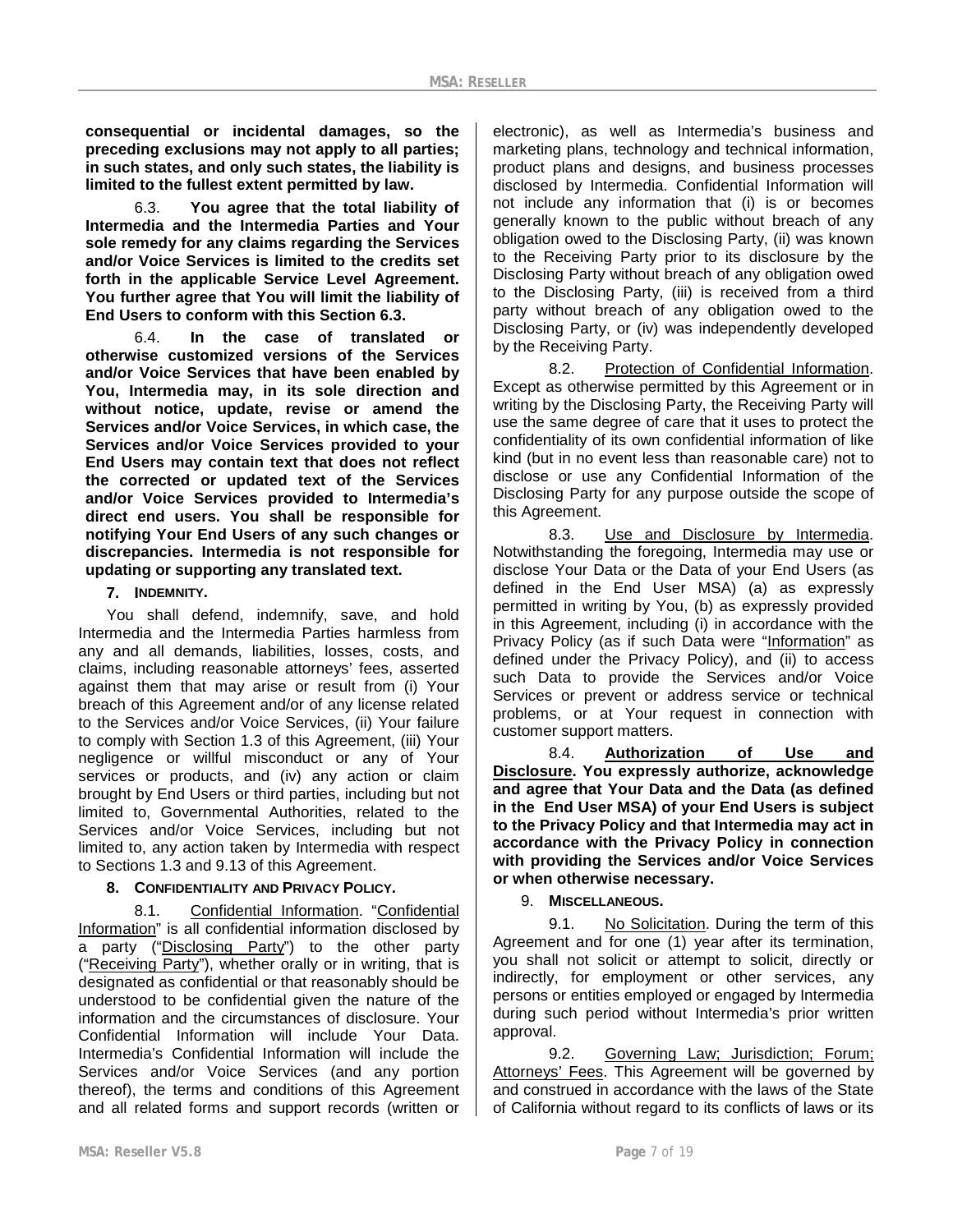principles. Any claim or suit arising out of or relating to this Agreement will be brought in any court of competent jurisdiction located in the State of California. In any action to enforce this Agreement, including, without limitation, any action by Intermedia for the recovery of fees due hereunder, You will pay Intermedia reasonable attorneys' fees and costs in connection with such action if Intermedia prevails in such action. You agree to waive the right to trial by jury with respect to any proceeding related to or arising out of this Agreement

9.3. Written Communications and Notice. You accept that communication from Intermedia may be electronic. Intermedia may contact You by e-mail or provide You with information by posting notices on Intermedia's website or to Your Account. You agree to this electronic means of communication and You acknowledge that all contracts, notices, information and other communications that Intermedia provides to You electronically are acceptable and effective as notice. Except as otherwise specified in this Agreement, all notices, permissions and approvals hereunder will be in writing and will be deemed to have been given (i) immediately upon personal delivery, (ii) the second  $(2^{nd})$  business day after mailing, (iii) the second  $(2^{nd})$  business day after sending by confirmed facsimile, or (iv) the first( $1<sup>st</sup>$ ) business day after sending by email or, if from Intermedia to You, online posting. Notices to You may be addressed by Intermedia to any e-mail address, postal address or facsimile number registered with Intermedia, or through means of online posting through the Services and/or Voice Services. Notices to Intermedia that are not expressly authorized by administrative control panel under this Agreement shall be mailed to Intermedia.Net, Inc., 825 East Middlefield Road, Mountain View CA 94043, Attn: Legal Department, or such other address as designated on Intermedia's website from time to time.

9.4. Age and Capacity. You hereby represent and warrant that You and any person to whom You grant access to Your Account have reached the older of (i) the age of eighteen (18) and (ii) the age of majority in Your jurisdiction, and that You are not subject to a limitation on Your ability to enter into this Agreement.

9.5. Severability. If any one or more of the provisions contained herein will, for any reason, be held to be invalid, illegal, or unenforceable in any respect, such invalidity, illegality, or unenforceability will not affect any of the other provisions of this Agreement, and this Agreement will be construed as if such provision(s) had never been contained herein, provided that such provision(s) will be curtailed, limited, or eliminated only to the extent necessary to remove the invalidity, illegality, or unenforceability.

9.6. Waiver. No waiver by Intermedia of any breach by You of any of the provisions of this Agreement will be deemed a waiver of any preceding or succeeding breach of this Agreement. No such waiver will be effective unless it is in writing signed by the parties hereto, and then only to the extent expressly set forth in such writing.

9.7. Assignment. No benefit or duty of You under this Agreement will, without the consent of Intermedia, be subject in any manner to anticipation, alienation, sale, transfer, assignment, pledge, encumbrance or charge, and any attempt to do so will be void. Intermedia may assign this Agreement without Your consent and without notice.

9.8. Force Majeure. Except for monetary obligations, neither party shall be liable to the other for failure or delay in the performance of a required obligation hereunder if such inability or delay is caused by reason of Force Majeure Event. "Force Majeure Event" is any cause beyond a party's reasonable control or anticipation, including, without limitation, acts of war, acts of god, terrorism, earthquake, hurricanes, flood, fire or other casualty, embargo, riot, sabotage, labor shortage or dispute, governmental act, insurrections, epidemics, quarantines, inability to procure materials or transportation facilities, failure of power, restrictive governmental laws or regulations, condemnation, acts of third parties, failure of the Internet or other reason that is beyond a party's reasonable control or anticipation.

9.9. Survival. The preamble, "Definitions" and Sections 2, 3, 4, 5, 6, 8, and 9 of this Master Service Agreement will survive termination.

9.10. Entire Agreement; Third Party Beneficiaries. This Agreement, including any Schedules, constitutes the entire agreement for provision of the Services and/or Voice Services to You and supersedes all other prior agreements and understandings, both written and oral, between You and Intermedia with respect to the Services and/or Voice Services. You understand and agree that (a) Intermedia and You may include, as the sole third party beneficiaries of this Agreement, the Intermedia Parties, and (b) in the event of any breach of this Agreement or any Schedule, such Intermedia Parties shall have all rights and remedies available to them as if they were parties to this Agreement, including claiming the benefit of Section 8.

9.11. Independent Parties. Nothing contained in this Agreement shall be deemed to create, or be construed as creating, a joint venture or partnership between the parties. Neither party is, by virtue of this Agreement or otherwise, authorized as an agent or legal representative of the other party.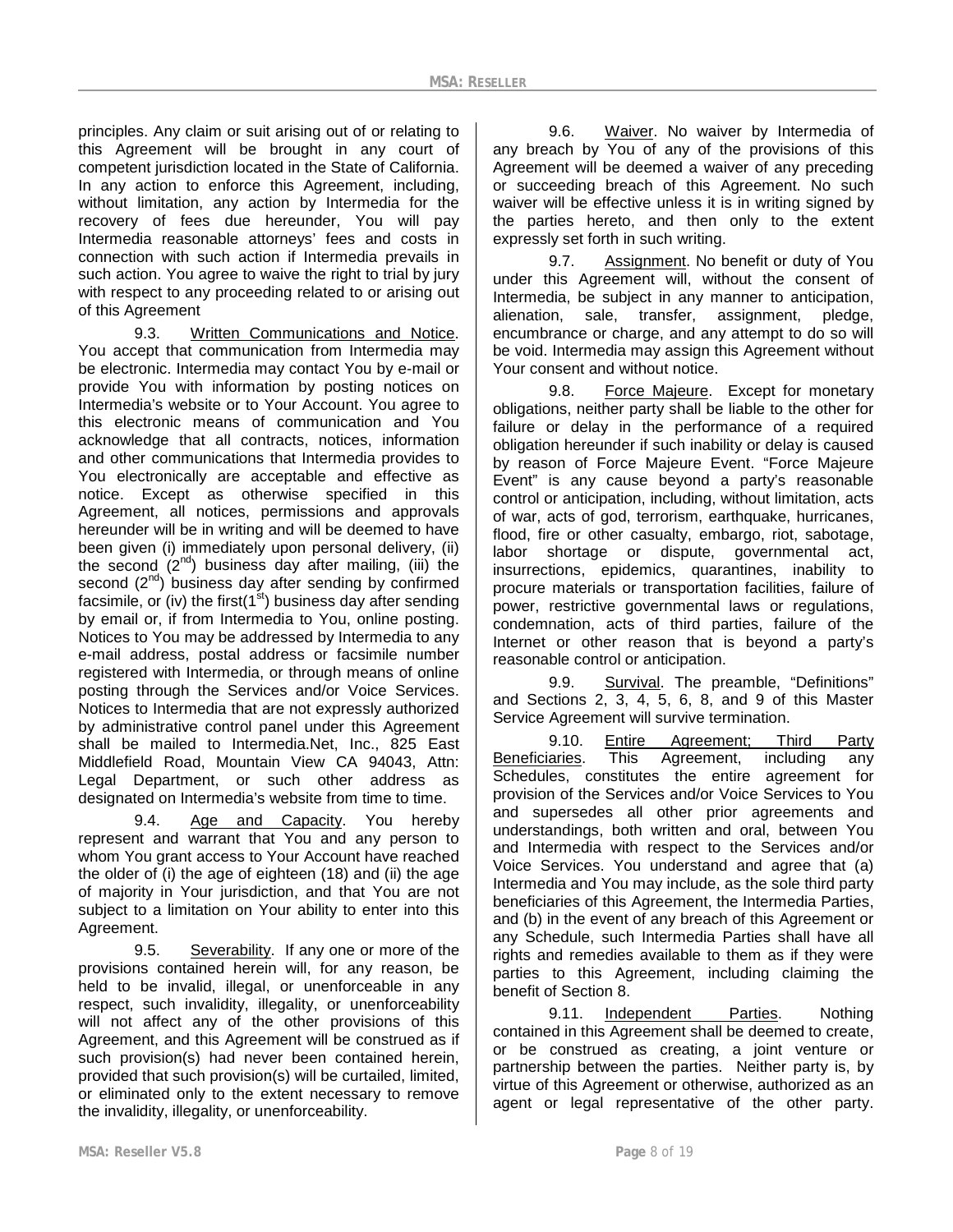Neither party is granted any right or authority to assume or to create any obligation or responsibility, express or implied, on behalf or in the name of the other party, or to bind such other party in any manner.

9.12. Publicity and Advertising. Except as required by law, You shall not make any written public statement, such as advertisements, marketing materials, or press releases, referring to the existence or terms of the Agreement, or the relationship memorialized by the Agreement, without the prior written approval of Intermedia.

9.13. Regulatory Changes. If the Federal Communications Commission ("FCC"), a foreign or state regulatory body (e.g., PUC), or a court of competent jurisdiction, issues a rule, regulation, law or order which has the effect of materially increasing the

cost to provide Services and/or Voice Services hereunder or canceling, changing, or superseding any material term or provision of this Agreement (collectively "Regulatory Requirement") then this Agreement shall be deemed modified in such a way as the parties mutually agree is consistent with the form, intent and purpose of this Agreement and is necessary to comply with such Regulatory Requirement. Should the parties not be able to agree on modifications necessary to comply with a Regulatory Requirement within thirty (30) days after the Regulatory Requirement is effective, then, upon written notice, either party may, to the extent practicable, terminate that portion of the Agreement impacted by the Regulatory Requirement.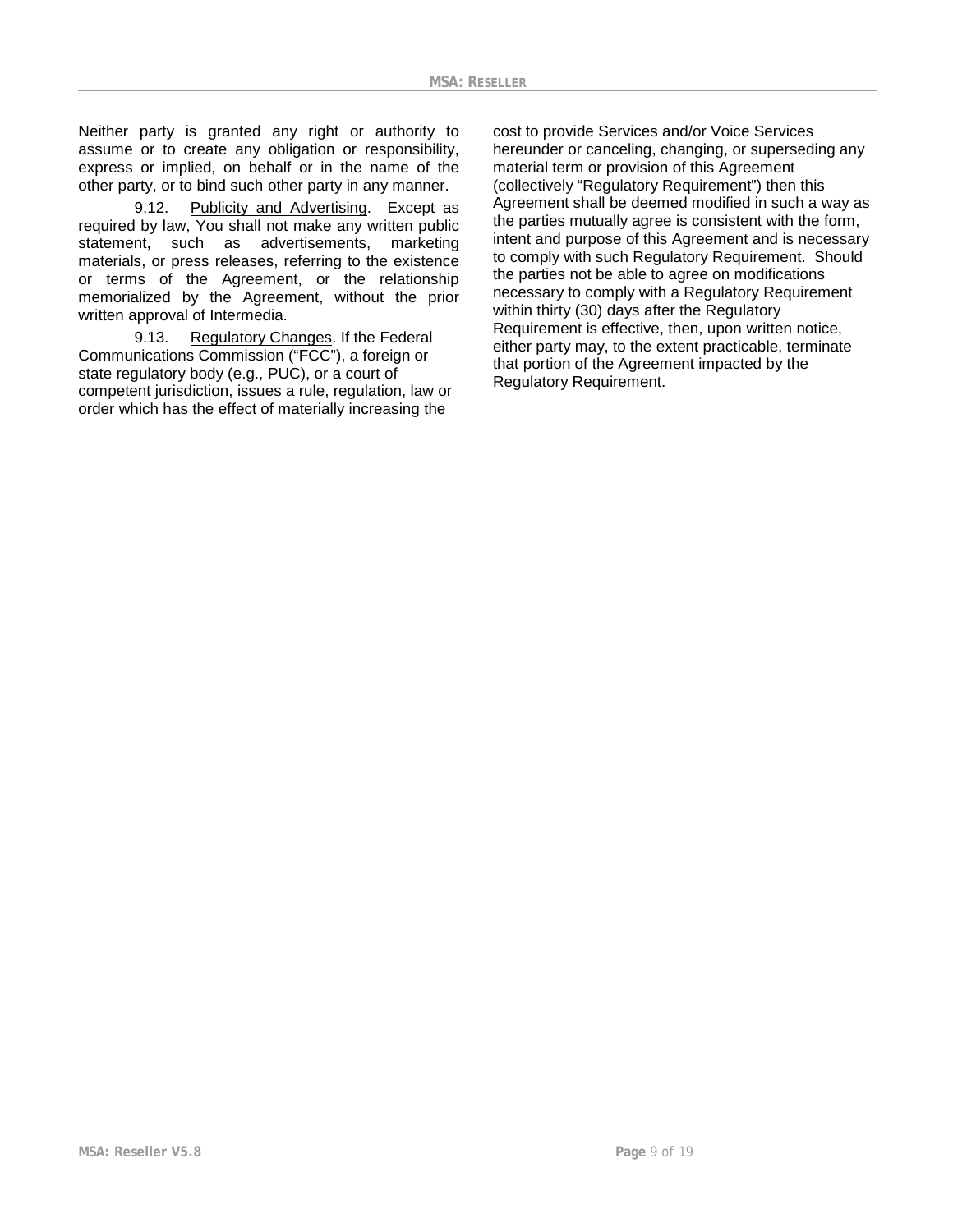# **APPENDIX 1 -- SAMPLE AGREEMENT. NOT BE RELIED UPON OR USED WITHOUT SEEKING LEGAL ASSISTANCE. INTERMEDIA.NET MAKES NO REPRESENTATIONS OR WARRANTIES WITH RESPECT TO THIS AGREEMENT AND THIS DOCUMENT IS A SAMPLE THAT NEEDS TO BE REVIEWED AND/OR REVISED BY YOUR LEGAL COUNSEL.**

### **CAREFULLY READ THESE TERMS AND CONDITIONS, AS THEY FORM A LEGALLY BINDING AGREEMENT BETWEEN YOU AND COMPANY. ONLY AN AUTHORIZED REPRESENTATIVE OF YOUR COMPANY MAY EXECUTE THIS AGREEMENT. IF YOU DO NOT ACCEPT THESE TERMS AND CONDITIONS,YOU DO NOT HAVE PERMISSION TO USE COMPANY SERVICES AND DO NOT HAVE ANY OTHER OF THE RIGHTS SET FORTH BELOW.**

**This Company's Master Service Agreement (this "MSA") is entered into between Company ("Company") and customer ("You"). You are not required to purchase voice services from Company nor from any of its affiliates. If You elect to purchase voice services from an Company affiliate, please be advised of the following: (i) voice services will be provided through Company's affiliate; (ii) You will be required to sign separate Schedule(s) and to agree to related documents provided by Company's affiliate; and (iii) the terms and conditions of this MSA will apply to the services you receive from Company's affiliate as well as the terms and conditions in Company's affiliate's Schedules and related documents. If You instead choose to purchase voice services through an unrelated third party, this MSA will not govern the provision of any services provided by such third party, such third-party-provided voice services are used at Your sole risk and pursuant to the terms and conditions you enter into with such third party.**

**Any of the following actions constitutes Your agreement, without limitation or qualification, to be bound by, and to comply with, the terms of this**  registering for **Company's web page and selecting "I Accept" as part of the registration process, or (ii) ordering Service from Company's personnel and providing them with Your credit card number and billing information.** 

**You agree to be bound by all of the terms and conditions of (i) this MSA and (ii) the following:** 

- **Company's Privacy Policy (the "Privacy Policy");**
- **Company's product specific Service Level Agreement (the "SLA" or "Service Level Agreement");**
- **Company's Acceptable Use Policy ("AUP"); and**
- **Company's product specific Schedule ("Schedule"), (collectively, this "Agreement")**

**Each of the foregoing are expressly incorporated herein by reference and may updated from time-totime by Company. Current copies of the MSA, Privacy Policy, SLA, AUP, and Schedules are located at [http://serverdata.net/legal.](http://serverdata.net/legal)** 

**DEFINITIONS.** For the purposes of this MSA, the following definitions apply:

"Access Information" means information that alone or together with other information, can provide access to any portion of Your Account, including but not limited to, Your Account number, login names. passwords, credit card or other financial information, security questions and their respective answers, and any other similar information. For the avoidance of doubt, Your Access Information will include any similar information for each of Your Users.

"Account" means the account created with Company in connection with this Agreement that relates to Your purchase or subscription to and use of Services by You and Your Users.

"Applicable Law" means any applicable foreign, federal, state or other laws, rules, regulations or interpretations of relevant Governmental Authorities or self-regulatory bodies.

"Beta Offerings" means any portion of the Services offered on a "beta" basis, as designated by Company, including but not limited to, products, plans, services, and platforms.

"Data" means all data submitted by Your Users to Company in connection with the Services, including all content, material, IP and similar addresses, recordings, messages, software, Account Information and Account-related settings.

**"**Governmental Authority**"** means a government, regulatory organization, self-regulatory organization, court of competent jurisdiction or similar body.

**"**Company Parties**"** means Company's affiliates (including parents and subsidiaries), vendors, licensors and partners, and its officers, employees, agents and representatives.

**"**PHI**"** means Protected Health Information which is individually identifiable health information.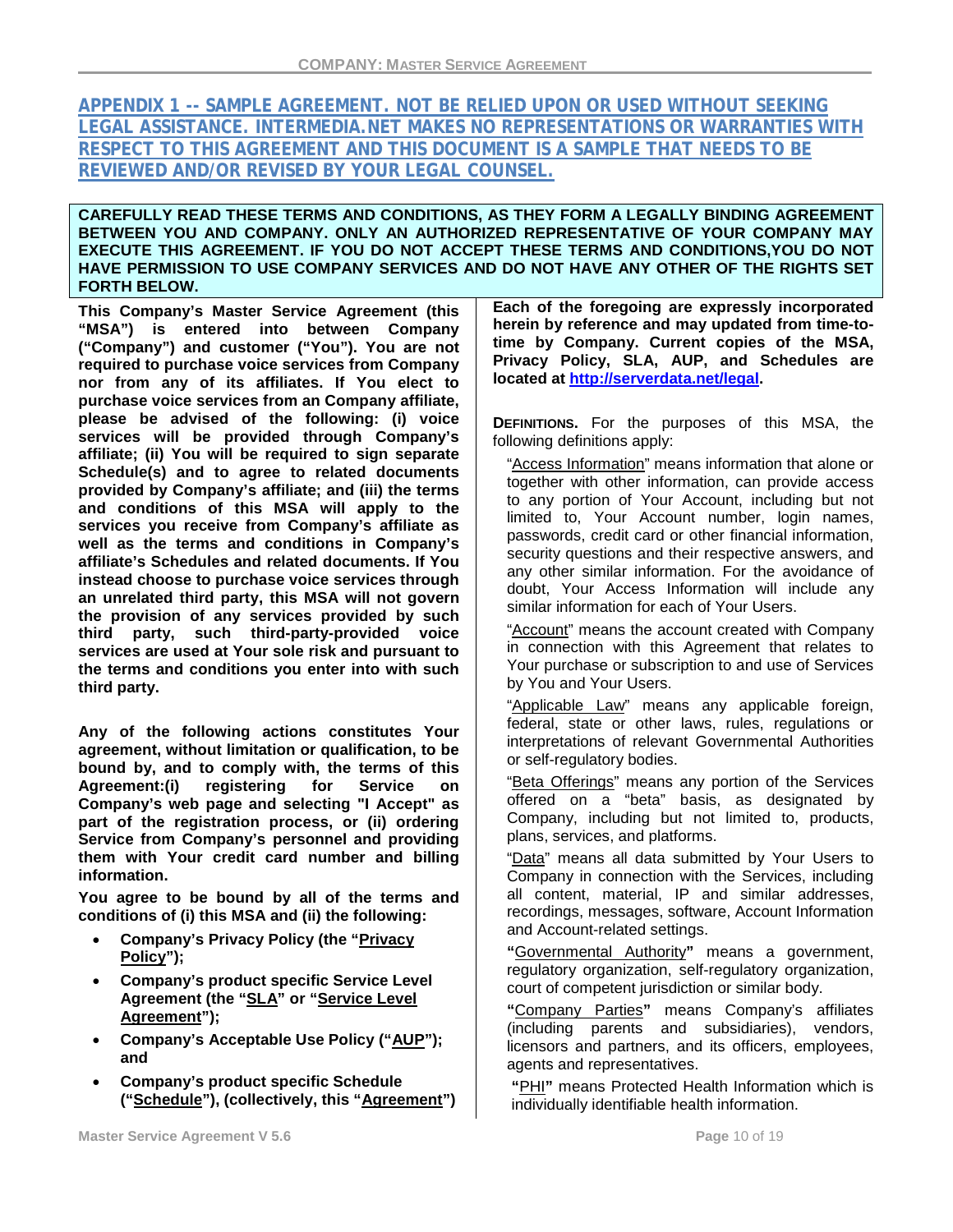**"**Services**"** means Company's hosting and other services, software and products, as such services, software and products that are offered by Company from time-to-time in its discretion and subscribed to, purchased by, or used by You as set forth in a Schedule.

**"**Third-Party Service**"** means any service or product offered by a party that is not Company.

**"**User**"** means any of Your employees, consultants or independent contractors to whom You grant permission to access the Services in accordance with Company's entitlements procedures and this Agreement.

"You" and "Your" means the individual or Entity on whose behalf this Agreement is accepted.

### **1. SCOPE; ACCESS; SECURITY.**

1.1. Access to Services. Subject to and in accordance with the terms of this Agreement, including any Schedules, Company grants You a non-exclusive, non-sublicensable, nontransferable, non-assignable, revocable license for the term of this Agreement to access and use the Services. Services may only be used by Your Users for internal business purposes only. You agree to comply with the terms and conditions of this Agreement, including any Schedules, and with all applicable Company procedures and policies that further define use of the Services. You acknowledge and agree that the actions of any of Your Users with respect to the Services will be deemed to be actions by You and that any breach by any of Your Users of the terms of this Agreement, including any Schedule, will be deemed to be a breach by You.

1.2. Account Information and Ownership. You agree to maintain accurate Account information by providing updates to Company promptly, but no later than three (3) business days, when any of Your Account information requires change, including any relevant Account contact information. Failure by You, for any reason, to respond within three (3) business days to any inquiries made by Company to determine the validity of information provided by You will constitute a material breach of this Agreement. You acknowledge and agree, and expressly consent, that in the event of any dispute regarding access to or legal ownership of any Company account or any portion thereof, including Your Account, Company will resolve such dispute in its sole discretion. In addition, in the event of such a dispute, Company may immediately suspend, alter or terminate any relevant account, including Your Account, or any portion thereof. You will reimburse Company for any legal fees and other fees incurred with respect to any dispute regarding control or ownership of Your Account or Your Data or the same of another Company customer. You acknowledge and agree that (i) the legal owner of all Data on the Account is You, the counterparty to this **Master Service Agreement V 5.6 Page 11 of 19** 

Agreement, and not any individual User, including any Account contact registered with Company, regardless of any administrative designation (e.g., Administrator, Billing Contact, Owner, etc.) and (ii) Company may request any documentation it requires to establish ownership and rights to Your Account and any related Data; provided that any User with an administrative designation has the authority to bind You to any amendments, modifications or acknowledgements regarding this Agreement or otherwise relating to the Services.

1.3. Account Security and Activity. You acknowledge and agree that You are solely responsible for (i) maintaining the confidentiality and security of Your Access Information, and (ii) all activities that occur in connection with Your Account, whether initiated by You, by others on Your behalf or by any other means. You will notify Company immediately of any unauthorized use of Your Account, Access Information or any other actual or potential breach of security. You acknowledge and agree that Company will not be liable for any loss that You may incur as a result of any party using Your Access Information, either with or without Your knowledge and/or authorization. You further agree that You may be held liable for losses incurred by Company, any Company Party, or another party due to any party using Your Access Information. Company strongly recommends that You keep Your Access Information in a secure location, take precautions to prevent others from accessing it and change it when necessary to maintain its confidentiality and security. **Company specifically disclaims all liability for any activity in Your Account, whether authorized by You or not.**

1.4. Failure of a Line Test . With respect to voice services, if a specific site fails a "VOIP line test" as part of the installation process, and You are unable or unwilling to upgrade the data circuit, router, switch, or faulty component responsible for the failure, Company reserves the right to cancel the order for such site.

### **2. TERM AND TERMINATION.**

2.1. Term. This Agreement shall be effective from Your acceptance of this Agreement and shall continue until the expiration or termination of all Schedules (**"**Agreement Term**"**). The term of each Schedule (**"**Schedule Term**"**) shall be either the Initial Term or Renewal Term as defined herein.

a. Monthly Plan Schedule Term*.* For a Monthly Plan with Company, the Initial Term of a Schedule is the period from the date of Your acceptance of the Schedule through the remainder of that calendar month. A Renewal Term for a Monthly Plan of a Schedule is defined as one (1) calendar month beginning at the end of the Initial Term and each subsequent calendar month thereafter.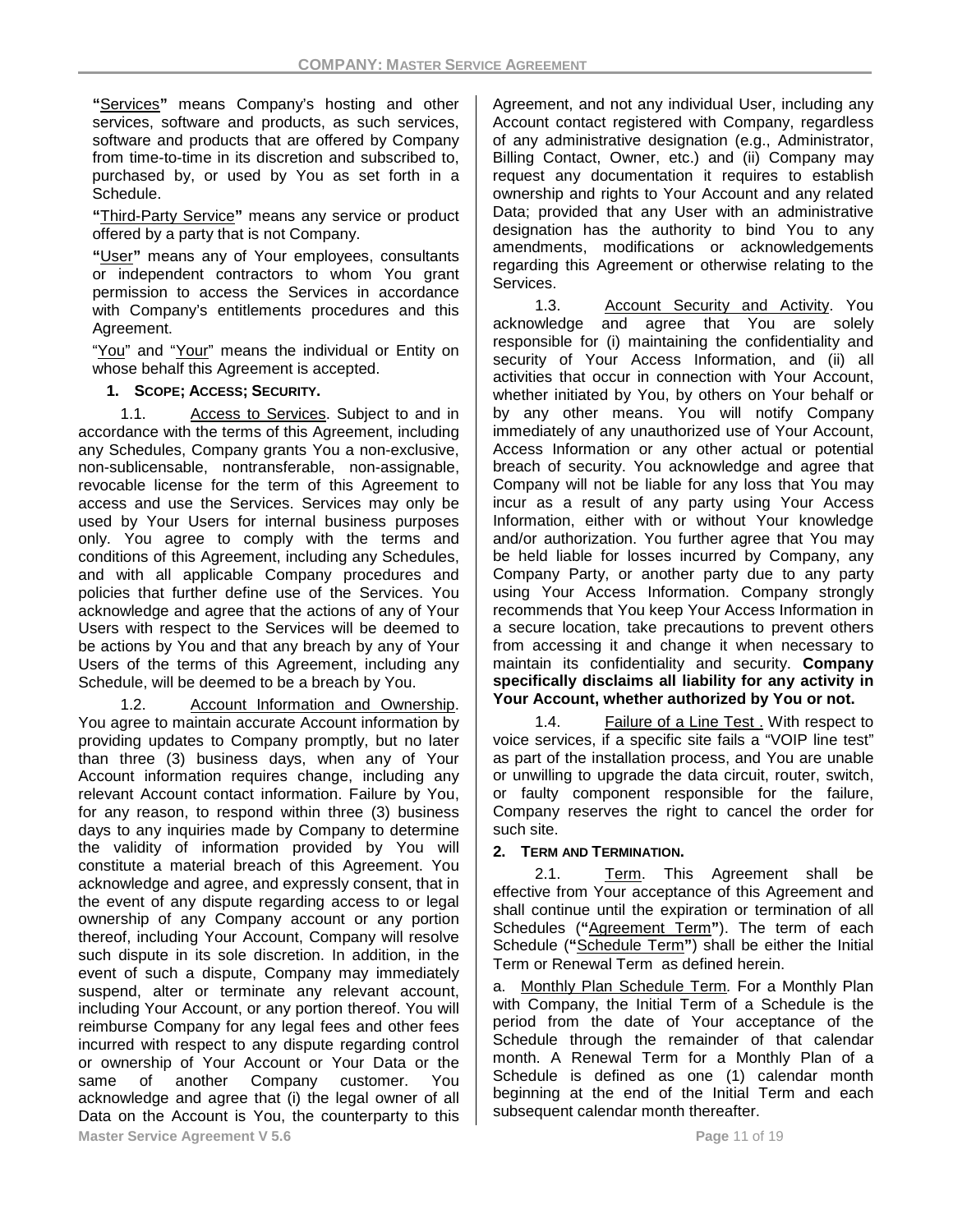b. Annual Plan Agreement Term. For an Annual Plan with Company, the Initial Term of the Schedule is the period from the date of Your acceptance of the Schedule through the remainder of that calendar month and continuing through the next twelve (12) calendar months (for example, an Annual Plan that begins April 14th will continue until April 30th of the following year), unless the parties have agreed in writing to a longer term. A Renewal Term for an Annual Plan of a Schedule is defined as the twelve-month period beginning at the end of the Initial Term and each subsequent twelve-month period thereafter.

c. Automatic Renewal. Each Schedule will renew automatically at the end of the then-current Schedule Term for a Renewal Term unless terminated in accordance with this Agreement by either You or Company.

## 2.2. Termination by You.

a. Monthly Plan. For a Monthly Plan, You may terminate any Schedule for any reason by following the termination procedure located within the Account section of the administrative control panel prior to the beginning of any Renewal Term. If You terminate a Monthly Plan prior to the end of the then-current Term, Company will not be required to refund to You any fees already paid.

b. Annual Plan. For an Annual Plan, You may terminate any Schedule for any reason by following the termination procedure located within the Account section of the administrative control panel at any time. If such a termination is effective prior to the end of the then-current Term, You will incur a fee that is the lesser of (a) two (2) months of the Minimum Package Fee from the end of the calendar month following the requested termination date, as defined on Your thencurrent plan; and (b) the Minimum Package Fee for the remainder of the then-current Term. The "Minimum Package Fee" is the monthly charge for Your base package excluding any additional items that You have purchased along with such base package.

c. Refunds/Fees for Termination by You. Fees for non-recurring Services and set up fees will not be refunded. Any fees previously waived, discounts, or rebates applied may be reinstated if You terminate the account during the Schedule Term or if You breach this Agreement, including any Schedule.

## 2.3. Termination by Company.

a. 15-Day Termination. Company may terminate this Agreement, including any Schedule, for any reason by providing fifteen (15) calendar days' notice. If Company terminates this Agreement pursuant to this Section 2.3(a), then all Schedules will terminate at the end of the fifteen (15) day notice period. If Company terminates any Schedule pursuant to this Section 2.3(a), then (i) for a Schedule with a Monthly Plan, if the effective termination date occurs prior to the end of the then-current Schedule Term, Company will refund (or refrain from charging You) the pro rata monthly fees for the month in which Services terminate and (ii) for a Schedule with an Annual Plan, Company will refund (or refrain from charging You) the monthly fees for the month in which Services terminate. For Schedules with either a Monthly Plan or an Annual Plan, if Company terminates this Agreement, including any Schedule, pursuant to this Section 2.3(a), Company will not charge You monthly fees for any month following the month in which Company terminates this Agreement, including any Schedule.

b. Immediate Termination. Company may terminate this Agreement, including any Schedule, (or suspend Your Account) immediately and without prior notice for any of the following reasons:

1) Any material breach of this Agreement, including any Schedule, by You, as determined by Company in its sole discretion, including, but not limited to, failure to make any payment when due, violation of the AUP or any other Company policy or procedure applicable to the Services as notified to You from time to time, which remains uncured beyond thirty (30) days' notice by Company; and

2) If Your use of the Services results in, or is the subject of, actual or potential legal action or threatened legal action, against Company or any of its affiliates, vendors, partners, representatives or customers, without consideration for whether such actual or potential legal action or threatened legal action is eventually determined to be with or without merit.

c. Termination or Suspension of Users. In lieu of terminating or suspending Your entire Account, Company may suspend Your Account or terminate or suspend individual Users.

d. No Refunds; Further Payment Due. If Company terminates this Agreement, including any Schedule, pursuant to Section 2.3(b), (i) Company will not refund to You any paid fees and (ii) You will be liable for any payment that would have been due had You terminated pursuant to section 2.2.

2.4. Following Termination. Termination will not cancel or waive any fees owed to Company or incurred prior to or upon termination. You agree that Company may charge such unpaid balance to Your Account on file or otherwise bill You for such unpaid balance. Upon termination, You must promptly uninstall all software provided by Company in connection with the Services. All of Your Data may be irrevocably deleted within fourteen (14) calendar days of termination, including but not limited to, databases, contacts, calendars, e-mail, website content, and any Data hosted by Company. It will be solely Your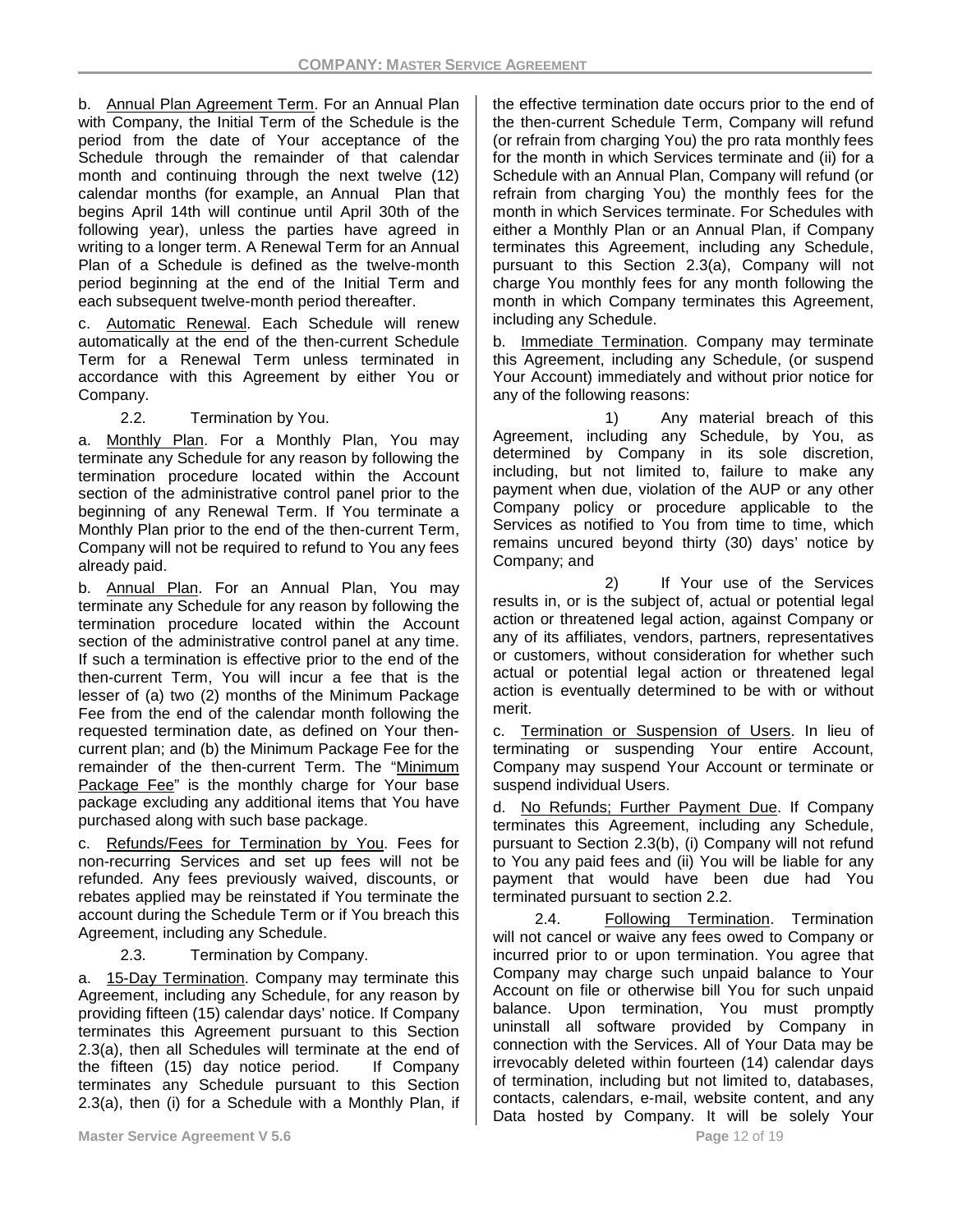responsibility to secure all necessary Data from Your Account prior to termination. Company will not be responsible or otherwise liable for any loss of Your Data or any damages arising from the deletion of Your Data following termination of the Services.

### **3. FEES, BILLING, TAXES, CHARGES.**

3.1. Fees. The fees initially charged upon ordering any Service will be effective for the Initial Term and each Renewal Term of a Schedule, provided, that Company will have the right to increase these fees at any time upon thirty (30) calendar days' notice to You. If You do not agree with such fee increase, You will have the right to terminate the applicable Schedule immediately upon notice received within thirty (30) calendar days of date of notice of the fee increase. All payments made to Company shall be in US Dollars.

3.2. Billing and Payment Arrangements. Company will bill You monthly for all established and recurring fees, and any applicable one-time fees in that month, including but not limited to interest, check paying program fees and returned check fees. Pro rata billing may occur throughout the course of a billing cycle for feature add-ons that You enable on your Account during any given month.

### 3.3. Payment by Automated Means.

a. You may view and print an invoice for Your Account using the administrative control panel made available to You. On or about the first  $(1<sup>st</sup>)$  day of each month, Company will apply the current monthly charges to Your automated payment method, the relevant information of which You entered on the billing information page in the administrative control panel. Payment by automated means includes any form of automated payment accepted by Company from timeto-time, including credit card, debit card, direct debit or other means.

b. You must provide Company with valid automated payment information as a condition to receive or use the Services. You are responsible for and agree to update Company with any changes to Your billing and/or automated payment information (e.g. new or updated credit card, credit card expiration date or other payment account information). **By providing Company with the automated payment information, You authorize Company to charge Your automated payment account for any amounts arising from or relating to the Services without further authorization from You.** It is Your responsibility to keep Your automated payment information up-to-date. If charges to Your automated payment account fail, Company will email a warning to Your Account billing contacts.

c. If Company is unable to successfully process Your payment by automated means by the seventh (7th) calendar day of the month for which the payment is due, Your payment will be considered late and not paid in full. Company may suspend or terminate Your Account in accordance with Section 2.3(b)(i) for failure to timely pay in full. Late payments are subject to a late-payment charge of the greater the greater of (i) interest calculated at the lesser of (x) eighteen percent (18%) and (y) the maximum amount permitted by law and (ii) twenty-five dollars (\$25). Such interest will accrue daily from the due date until the date of actual payment of the overdue amount, whether before or after judgment. You will pay the interest immediately on demand. You will pay all collection costs incurred by Company (including, without limitation, reasonable attorneys' fees).

3.4. Payment by Check.

a. If You apply for and are accepted into Company's check paying program, Company will issue You an invoice within the first five (5) calendar days of each calendar month. Each invoice will include an invoice processing fee of twenty-five dollars (\$25). Payment by check must be received by the fifteenth  $(15<sup>th</sup>)$  calendar day of each month. Acceptance into and continued participation in Company's check paying program will be at Company's sole discretion.

b. Should Your check not be honored, a check fee of the lesser of (i) fifty dollars (\$50) and (ii) the maximum amount permitted by law, will be charged to Your Account. In addition, Company may require You to pay by cashier's check or money order.

c. If Company does not receive payment by the fifteenth  $(15<sup>th</sup>)$  calendar day of the month for which the payment is due, Your payment will be considered late and not paid in full. Company may suspend or terminate Your Account in accordance with Section 2.3(b)(i) for failure to timely pay in full. Late payments are subject to a late-payment charge of the greater the greater of (i) interest calculated at the lesser of (x) eighteen percent (18%) and (y) the maximum amount permitted by law and (ii) twenty-five dollars (\$25). Such interest will accrue daily from the due date until the date of actual payment of the overdue amount, whether before or after judgment. You will pay the interest immediately on demand. You will pay all collection costs incurred by Company (including, without limitation, reasonable attorneys' fees).

3.5. Fees for Excess Use. You agree to monitor and maintain Your Accounts within all Company-specified limits and in a manner that does not disrupt the activities of Company and other Company customers and users. If Your usage exceeds the limits for Your Account or may disrupt the activities of other Company customers, You agree that Company may immediately, in its sole discretion, (i) charge You for such excess usage via Your automated payment account, or by invoice if You have been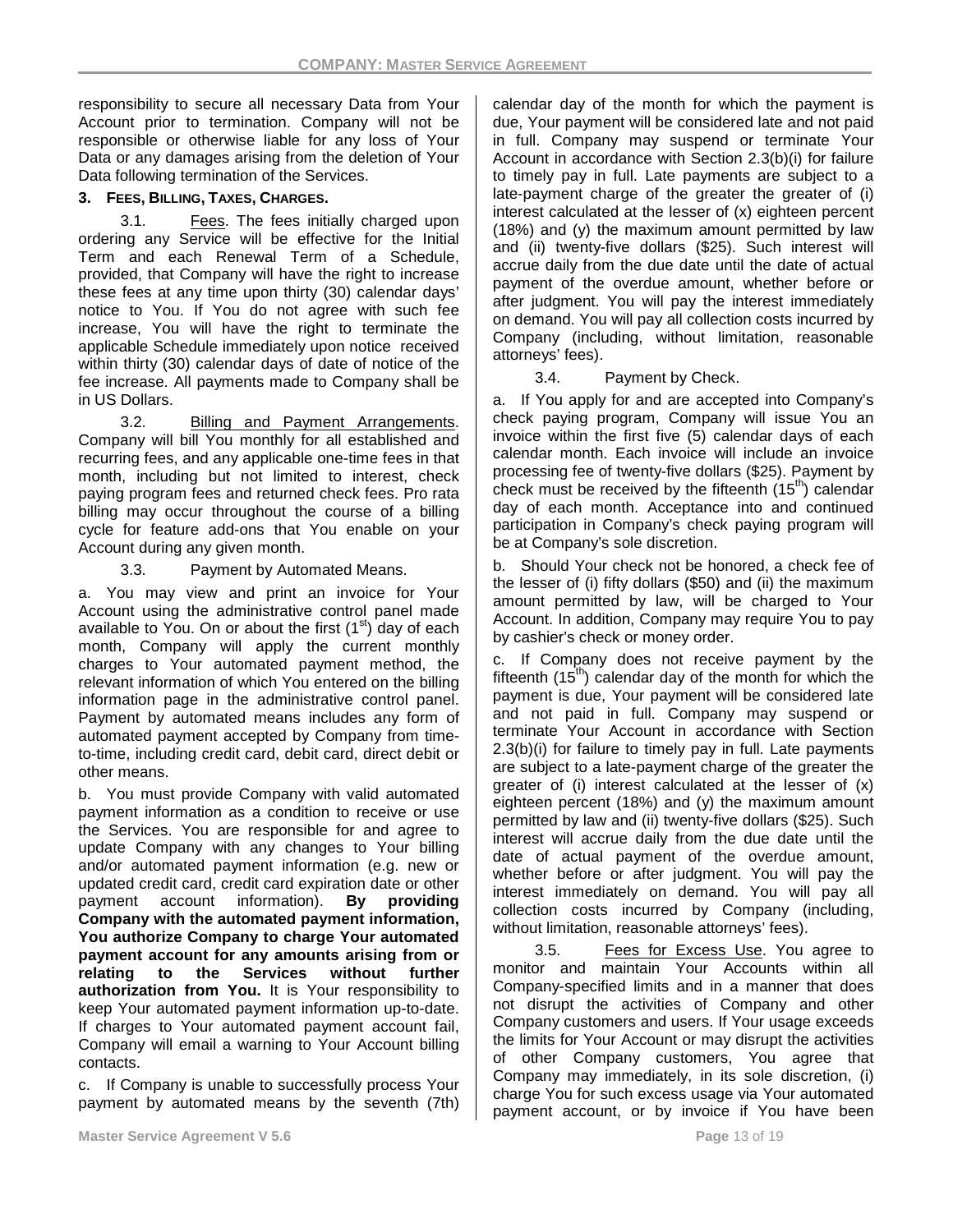accepted into Company's check paying program, (ii) upgrade You to a plan or increase the limits on Your Account to address this excess usage, and/or (iii) suspend Your Account or terminate Your Account upon notice To You. Usage and associated charges for excess usage will be determined based solely upon Company's collected usage information. Unused monthly allotments will not accrue or carry over from one month to any other month. Upon any upgrade or increase on the limits of Your Account, You will be responsible for the new costs and fees.

3.6. Taxes. In addition to Company's charges, You will be liable for all taxes, governmental fees and assessments related to fees and charges charged to You under this Agreement or otherwise in respect of Your use of the Services.

3.7. Fees for Additional Services. You agree to pay Company's then-current rates and expenses, including the cost of Company's vendors, for any requests related to information retrieval, subpoenas, consulting and advisory services, or similar work.

3.8. Bill Disputes. You will notify Company of any dispute relating to charges billed to Your Account by submitting a Billing Dispute Notification Form (available through Company's customer service) to Company within thirty (30) days of the date the disputed charges appeared on Your Account. The existence of a dispute will not relieve You from paying any and all amounts billed hereunder. You waive all rights to dispute any charges not disputed by written notice as required above.

3.9. Electronic Billing and Documentation. All billing and other documentation regarding the Services may be provided electronically ("Electronic Documentation"). You acknowledge and agree that You are able to view all Electronic Documentation and consent to receiving Electronic Documentation and decline to receive hard copies of any such materials.

### **4. USE OF THE SERVICES.**

4.1. Internal Use. You will use the Services for Your own internal business, non-residential and non-personal use. You acknowledge and agree that You will not allow any third party, including Your vendors and service providers, to access or use the Services unless such third party is allowed access for the purpose of providing authorized customer support services.

4.2. Restricted Activities. You will not (A) use any Service for any purpose outside the Service's intended scope, features, and function set, (B) use any Service for third-party training, (C) use any Service as an application service provider or service bureau, unless You have entered into a separate written agreement with Company to provide such services, (D) use any Service for timesharing or rental, (E) use any Service to design software or other materials or services with similar or competitive functionality for any purpose, including distribution to third parties, (F) except with respect to Your Data, duplicate any portion of the Services or display, distribute, publish, or otherwise disclose any Service; (G) use any of the Services to interface with any other service or application that is outside the scope of intended use; (H) decompile, disassemble, or otherwise reverse engineer any portion of the Services; (I) make any modification or interface to any Service that is not specifically authorized by Company without prior written consent of Company; (J) resell or sublicense any portion of the Services, and any purported resale or sublicense will be void; and (K) store, maintain, or use on or through the Service any "Protected Health Information" or "PHI" as those terms are defined in the Health Insurance Portability and Accountability Act of 1996 and the rules and regulations promulgated thereunder, as each may be amended from time to time, unless a formal Business Associate Agreement has been executed between Company and You. You may not access the Services for purposes of monitoring their performance, availability, or functionality, or for any other benchmarking or competitive purposes, without Company's prior written consent. You may not, without Company's prior written consent, access the Services if You are a direct competitor of Company.

4.3. Applicable Law. You acknowledge and agree that access and use of the Services may be restricted or limited as a result of Applicable Laws and that You will not use, or allow the use of the Services in contravention of, and will comply with, any Applicable Law. You represent that You and Your Users are not named on any Government Authority list of persons or entities prohibited from receiving exports, and (ii) You will not permit Users to access or use Services in violation of any export embargo, prohibition or restriction. You acknowledge and agree that that it is Your sole responsibility to use the Services in a lawful manner.

### **5. YOUR DATA; FEEDBACK.**

5.1. Submission of Your Data. Any Data You provide to Company in connection with the Services must comply with the AUP. Any Data You provide to Company in connection with the Services shall not be PHI, unless a formal Business Associate Agreement has been executed between Company and You. Attempting to place or transmit, or requesting placement or transmission, of Data that does not comply with the AUP or is PHI will be a material breach of this Agreement. Company may, in its sole discretion, reject or remove Data that You have used or attempted to use with respect to the Services. Any Data used with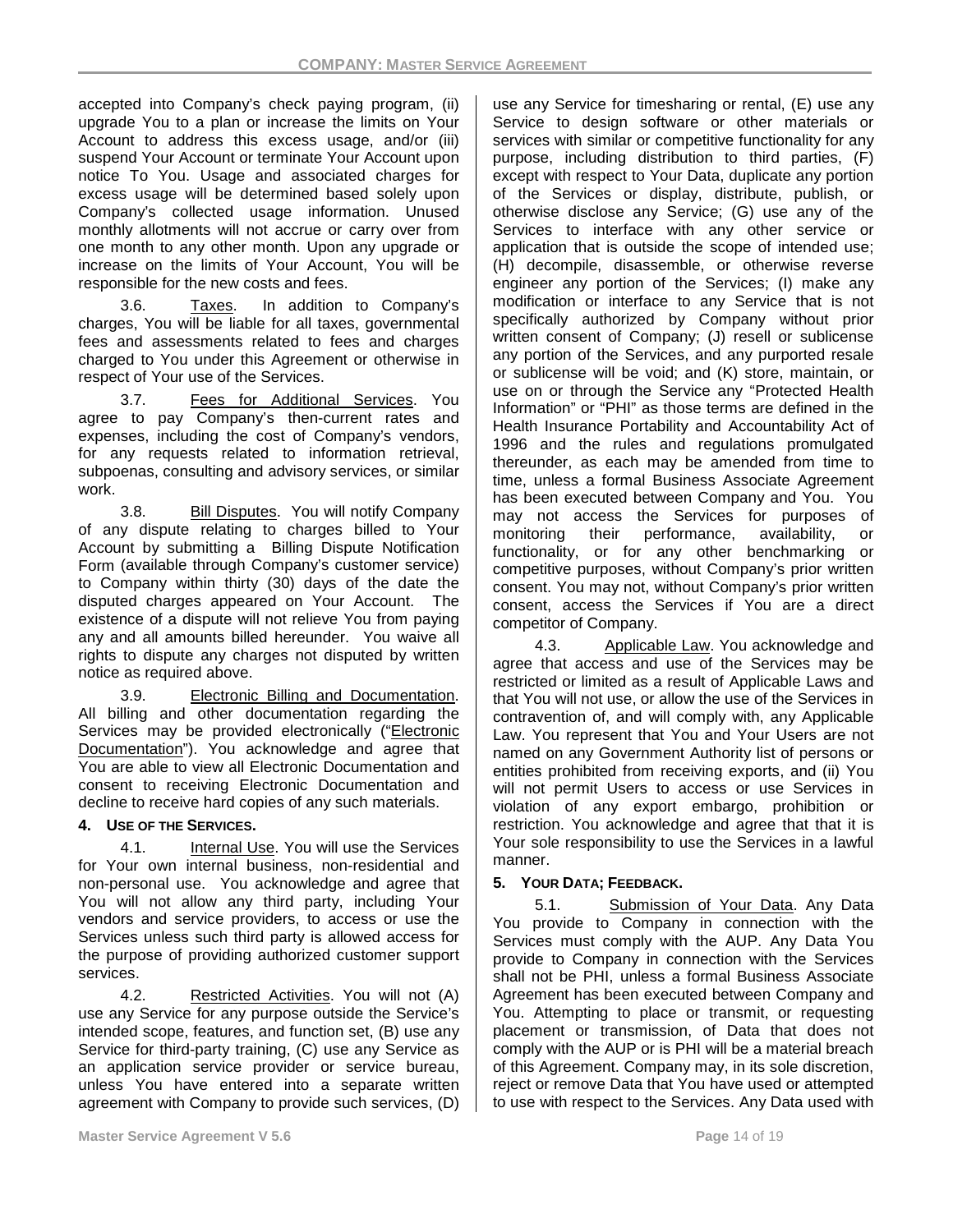respect to the Services by or through You will be free of any and all malicious code, including without limitation, disabling devices, drop dead devices, time bombs, trap doors, trojan horses, worms, computer viruses and mechanisms that may disable or negatively impact the Services or Company's servers. You hereby represent and warrant to Company that You have the right to use any patented, copyrighted, trademarked, proprietary or other material in connection with Data that You use, post, or otherwise transfer or transmit with respect to the Services.

5.2. Public Disclosure of Data. You are solely responsible for ensuring that You do not accidentally make any private Data publicly available. Any Data made public may be publicly accessible through the internet and may be crawled and indexed by search engines or other third parties. By making any Data publicly available on any of the Services You affirm that You have the consent, authorization or permission, as the case may be from every person who may claim any rights in such Data to make such Data available in such manner.

5.3. Data Takedown. By making any Data publicly available in the manner aforementioned, You expressly agree that Company will have the right to block access to or remove such Data made available by You, if Company receives complaints, inquiries or notices concerning any illegality or infringement of rights in such Data. You expressly consent to determination of questions of illegality or infringement of rights in such Data by the agent designated by Company for this purpose.

5.4. Filtering. Company may employ various filtering methods to reduce unwanted content, such as SPAM e-mail, from reaching Your Company Account. You acknowledge and agree that such methods may prevent legitimate content from reaching Your Account and that Company will not be liable therefor.

5.5. Control. Company is not obligated to exercise control over the content of information, including Your Data, passing through Company's network except any controls expressly provided in this Agreement.

5.6. Feedback. Any feedback, suggestions, testimonials, endorsements, information or materials conveyed to Company by You or Your Users in connection with the Services shall be collectively deemed **"**Feedback**."** You agree to grant and hereby grant to Company a non-exclusive, perpetual, irrevocable, royalty free, worldwide license (with the right to grant and authorize sublicenses) to make, have made, use, import, offer for sale, sell, reproduce, distribute, modify, adapt, prepare derivative works of, display, perform, and otherwise exploit such Feedback without restriction.

### **6. CONFIDENTIALITY AND PRIVACY.**

6.1. Confidential Information. "Confidential Information" is all confidential information disclosed by a party (**"**Disclosing Party**"**) to the other party (**"**Receiving Party**"**), whether orally or in writing, that is designated as confidential or that reasonably should be understood to be confidential given the nature of the information and the circumstances of disclosure. Your Confidential Information will include Your Data. Company's Confidential Information will include the Services (and any portion thereof), the terms and conditions of this Agreement and any Schedules, and all related Service order forms, as well as Company's business and marketing plans, technology and technical information, product plans and designs, and business processes disclosed by Company. Confidential Information will not include any information that (i) is or becomes generally known to the public without breach of any obligation owed to the Disclosing Party, (ii) was known to the Receiving Party prior to its disclosure by the Disclosing Party without breach of any obligation owed to the Disclosing Party, (iii) is received from a third party without breach of any obligation owed to the Disclosing Party, or (iv) was independently developed by the Receiving Party.

6.2. Protection of Confidential Information. Except as otherwise permitted by this Agreement or in writing by the Disclosing Party, (i) the Receiving Party will use the same degree of care that it uses to protect the confidentiality of its own confidential information of like kind (but in no event less than reasonable care) not to disclose or use any Confidential Information of the Disclosing Party for any purpose outside the scope of this Agreement, and (ii) the Receiving Party will limit access to Confidential Information of the Disclosing Party to those of its employees, contractors and agents who need such access for purposes consistent with this Agreement and who are bound by confidentiality obligations at least as protective of Disclosing Party and its Confidential Information as the provisions of this Agreement.

6.3. Use and Disclosure by Company. Notwithstanding the foregoing, Company may use or disclose Your Data (a) as expressly permitted in writing by You, (b) as expressly provided in this Agreement, including (i) in accordance with the Privacy Policy (as if such Data were "Information" as defined under the Privacy Policy), and (ii) to access Your Data to provide the Services or prevent or address service or technical problems, or at Your request in connection with customer support matters. **You expressly consent to the foregoing use and disclosure.**

### **7. BETA OFFERINGS.**

**The SLA does not apply to any Beta Offerings. Notwithstanding anything else set forth in this Agreement, Company does not make any**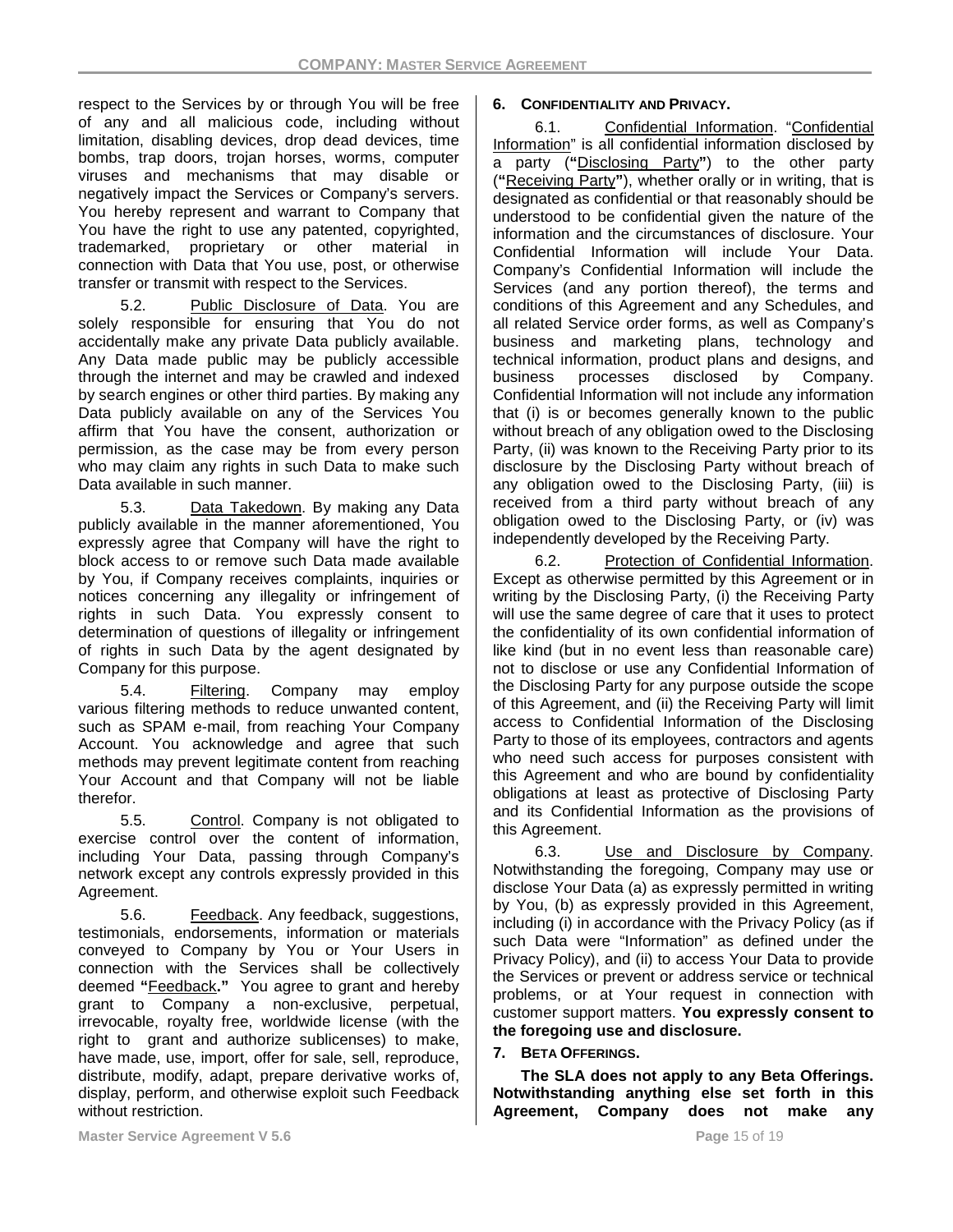**representations or warranties regarding any Beta Offering or the integrity of any data stored in connection with any Beta Offering. You are strongly discouraged from using any Beta Offering in connection with sensitive data**. Company may, in its sole discretion, change or terminate any Beta Offering without notice and does not represent or warrant the result of any such action. Company may, in Company's sole discretion, convert any Beta Offering to a paid service upon notice to You . To avoid incurring increased charges following such a conversion, You must terminate (i) the individual converted service (if possible) by contacting Company as directed in the conversion notice, or (ii) if You subscribe to no other services under Your Account, the entire Account, pursuant to section 2 of this MSA.

**8. LIMITED WARRANTY; LIMITATION ON LIABILITY; THIRD-PARTY SERVICES.**

8.1. Limited Warranty; Limitation on Liability. **Company provides the Services and any related products on an "as is" basis. You expressly agree that use of the Services is at Your sole risk. Company and the Company Parties expressly disclaim all warranties of any kind, whether express, implied, statutory, or otherwise, oral or written, including, but not limited to the implied warranties of merchantability, fitness for a particular purpose and non-infringement. You hereby agree that the terms of this Agreement, including any Schedule, will not be altered due to custom or usage or due to the parties' course of dealing or course of performance under this Agreement, including any Schedule. Company and Company Parties will not be liable for any direct, indirect, incidental, special, punitive or consequential damages (including but not limited to damages for lost profits, business interruption, loss of programs or information, and the like) that result from the use or inability to use the Services or from mistakes, the Services not meeting Your**  requirements or expectations, **hardware failures, translations and system wordings, functionality of filters, migration issues, interruptions, deletion of files or directories, unavailability of backups, errors, defects, delays in operation, or transmission, regardless of whether Company or any Company Party has been advised of such damages or their possibility. Company will not be liable for any harm that may be caused by Your access to application programming interfaces or the execution or transmission of malicious code**  or similar occurrences. **limitation, disabling devices, drop dead devices, time bombs, trap doors, trojan horses, worms, viruses and similar mechanisms. You agree that the total liability of Company and any Company Party and Your sole remedy for any claims**  **regarding the Services under this Agreement, including any Schedule, or otherwise is limited to any applicable credits set forth in the Service Level Agreement.**

8.2. Other Liability. None of the Company Parties is responsible to You for any warranty provided by Company.

8.3. Third-Party Services. Company may link to or offer Third-Party Services on Company's website or otherwise through the Services. **Any purchase, enabling, or engagement of Third-Party Services, including but not limited to implementation, customization, consulting services, and any exchange of Data between You and any Third-Party Service, is solely between You and the applicable Third-Party Service provider and is subject to the terms and conditions of such Third-Party Provider. Company does not warrant, endorse or support Third-Party Services and is not responsible or liable for such Services or any losses or issues that result as Your use of such services.** If You purchase, enable or engage any Third-Party Service for use in connection with the Services, You acknowledge that Company may allow providers of those Third-Party Services to access Your Data used in connection with the Services as required for the interoperation of such Third-Party Services with the Services. You represent and warrant that Your use of any Third-Party Service signifies Your independent consent to the access and use of Your Data by the Third-Party Service provider, and that such consent, use, and access is outside of Company's control. Company will not be responsible or liable for any disclosure, modification or deletion of Data resulting from any such access by Third-Party Service providers.

### **9. OWNERSHIP AND CONTROL.**

9.1. No Transfer. Except for rights expressly granted in this Agreement, including any Schedules Company does not transfer any intellectual or other property or proprietary right to You. All right, title, and interest in any Service provided to You, including without limitation any copyright, trade secret and vested or potential trademark and patent rights, is solely the property of Company and its vendors and licensors. As between You and Company, all materials distributed by Company in connection with the Services will at all times remain the property of Company, and upon the request of Company or upon termination of this Agreement or any Schedule, You will promptly return any and all such materials.

9.2. Control. Company will have sole and complete control over, and reserves the right at any time to make changes to, the configuration, appearance, content and functionality of the Services. In addition, Company reserves the right, at any time,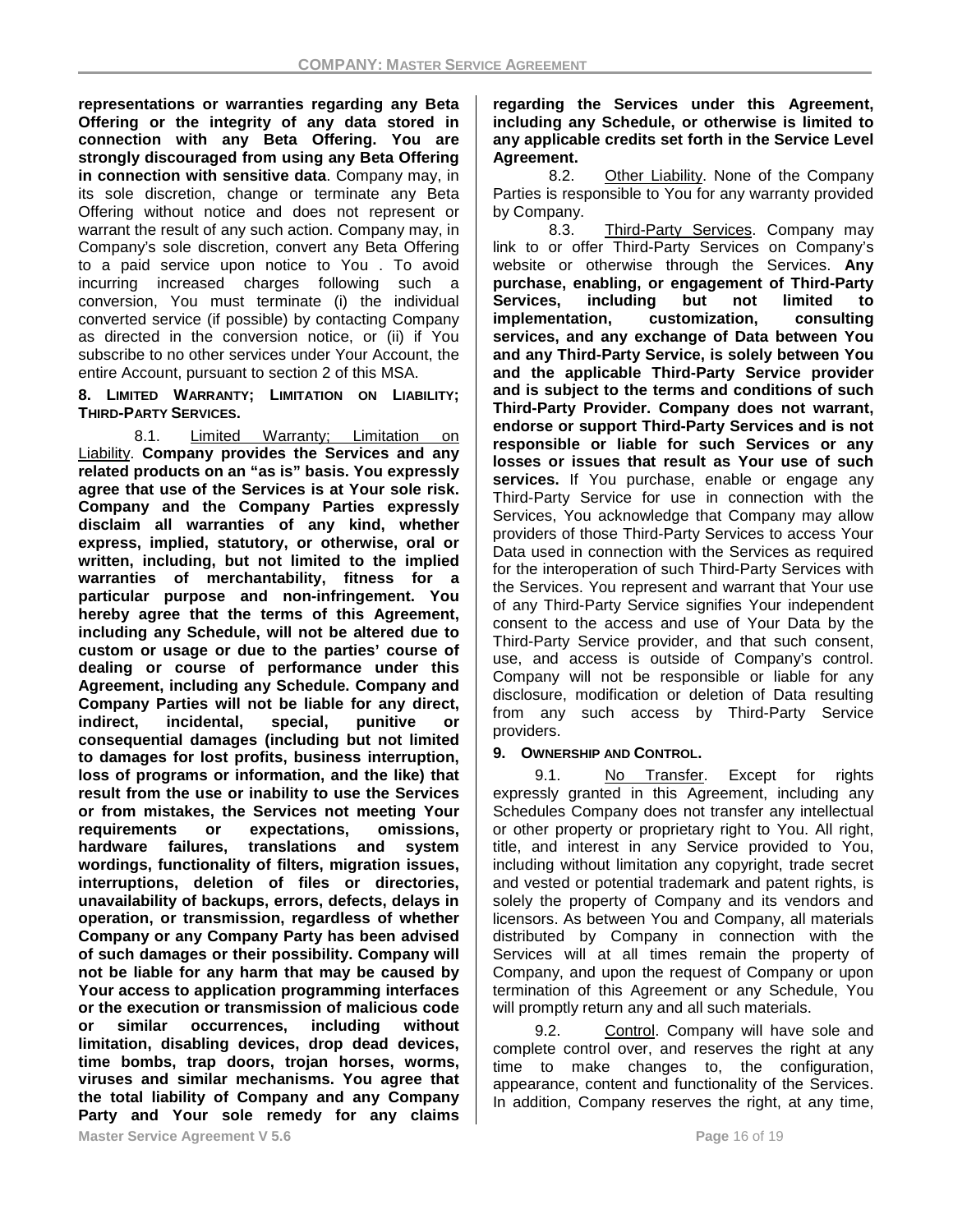without prior notice, to the exercise of its sole discretion to suspend or terminate any Service for the protection of the security and integrity of the Services or other business, technical or financial considerations as determined by Company.

9.3. Feedback License. Company will have a royalty-free, worldwide, transferable, sublicensable, irrevocable, perpetual license to use or incorporate into the Services any suggestions, enhancement requests, recommendations or other feedback provided by You and Your Users to Company or any Company Party.

#### **10. INTELLECTUAL PROPERTY PROTECTION.**

**Company will, at its own expense, defend or at its option settle, any claim brought against You by a third party on the issue of infringement of any copyright, patent, or trademark of that third party, in each case by the "Company Technology," as defined below in this Section 10; provided that You provide Company with (a) prompt written notice of such claim; (b) control over the defense and settlement of such claim; and (c) proper and full information and assistance to settle and/or defend any such claim. In the event of any claim for which Company may be obligated to defend or settle in accordance with this Section 10, Company may at its sole option and expense, either: (i) procure the right to use the Company Technology as provided herein, (ii) replace the Company Technology with other non-infringing products with equivalent functionality; (iii) suitably modify the Company Technology so that it does not infringe, or (iv) terminate this Agreement. Company assumes no liability for infringement claims arising from: (1) any combination of the Company Technology with products or technology not provided by Company, if the infringement would not have occurred if the Company Technology had not been so combined; (2) any modification of the Company Technology, in whole or in part, by anyone other than Company, if the infringement would not have occurred but for such modification; (3) use by You of any Company Technology after Company notifies You that continued use may subject You to such claim of infringement, provided that Company provides You with a replacement release of the Company Technology; (4) any proprietary or intellectual property rights not expressly identified in this Section 10; or (5) any non-United States proprietary or intellectual property rights. "Company Technology" means the software of Company which is delivered to You in connection with Your use of the Services. This Section 10 sets forth the entire liability and obligations of Company, and Your exclusive remedy, with respect to any actual or alleged infringement of any intellectual property or proprietary right by the** 

### **Services. The terms of this Section 10 are subject to the limitations of Section 8.**

### **11. HARDWARE, EQUIPMENT, AND SOFTWARE.**

Unless purchased from Company or one of its affiliates pursuant to a separate written agreement, You are responsible for and must provide all hardware, software, services and other components necessary to access and use the Services. Company makes no representations, warranties, or assurances that third party hardware, software, services and other components will be compatible with any Service. Company reserves the right to change or upgrade any equipment or software that it uses to provide the Services without notice to You. Company will install security patches, updates, upgrades and service packs ("Updates") as it determines in its sole discretion, and reserves the right, but not the obligation, to roll back any Updates. Updates may change system behavior and functionality and as such may negatively affect the Services used by You. Company cannot foresee nor be responsible or liable for service disruption or changes in functionality or performance due to Updates. Company is not responsible or liable for issues that may arise from incompatibilities between Your Data and use of the Services and any Update or hardware or software change or configuration, regardless of whether discretionary or requested.

### **12. INDEMNIFICATION.**

You agree to defend, indemnify, save, and hold Company and the Company Parties harmless from any and all demands, liabilities, losses, costs, and claims, including reasonable attorneys' fees, asserted against them that may arise or result from Your use of the Services, Your breach of this Agreement (or any Schedule), or Your negligence or willful misconduct.

### **13. MODIFICATION OF TERMS.**

Company may update, amend, modify or supplement the terms and conditions of this Agreement, including any Schedules, the SLA, AUP and Privacy Policy, from time to time by giving You notice. Such changes will take effect immediately. Any such modification may be made without the consent of any third party beneficiaries of this Agreement. You can review the most current version of this Agreement at any time at: [\(http://www.serverdata.net/legal/\)](http://www.serverdata.net/legal/). **Your continued use of Your Account or the Services after Company posts a new version of the Agreement will be conclusively deemed to be acceptance by You of any such new version**.

### **14. MISCELLANEOUS.**

14.1. Governing Law; Jurisdiction; Forum; Attorneys' Fees. This Agreement will be governed by and construed in accordance with the laws of the State of California without regard to its conflicts of laws or its principles. Any claim or suit arising out of or relating to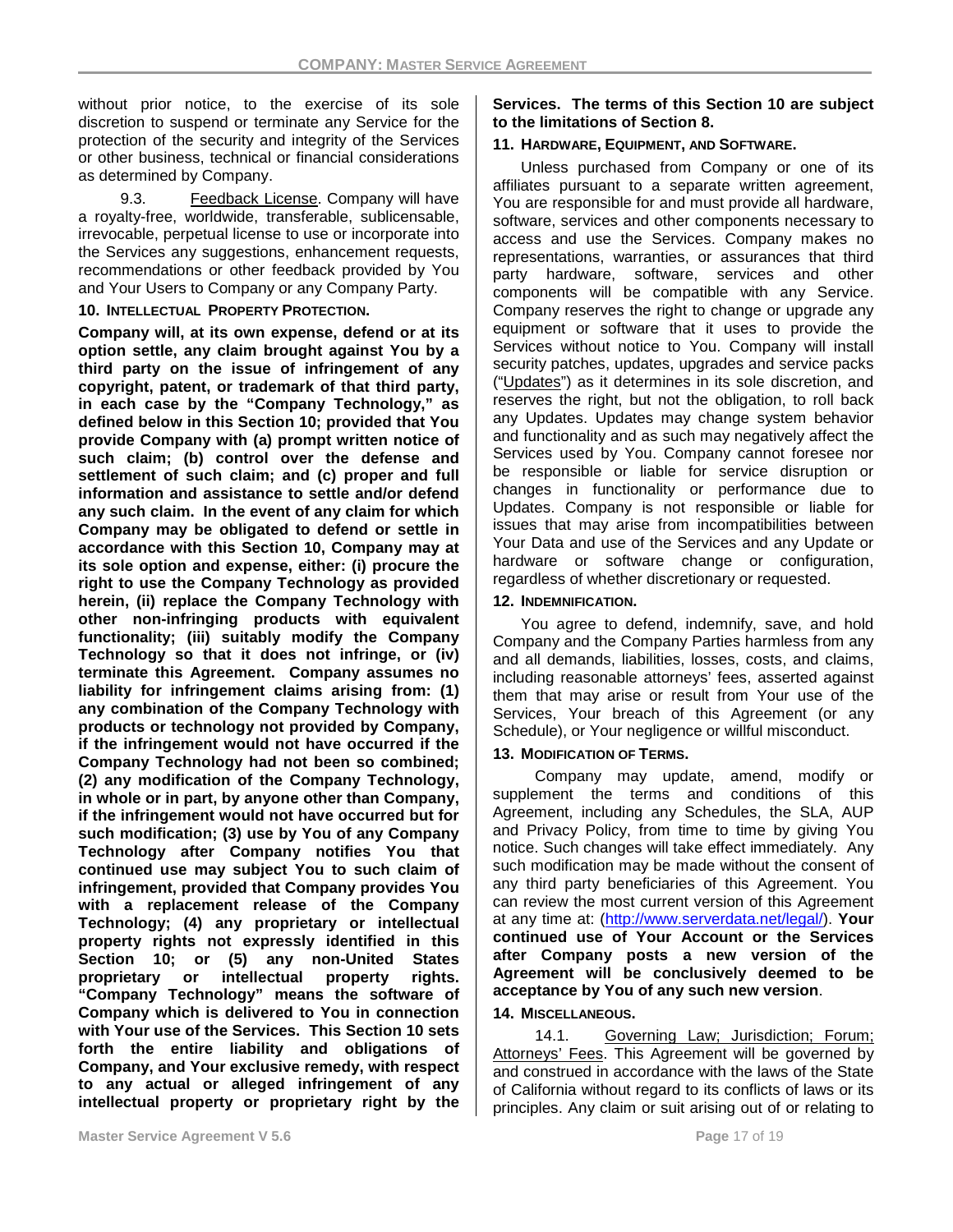this Agreement will be brought in any court of competent jurisdiction located in Santa Clara County, California. In any action to enforce this Agreement, including, without limitation, any action by Company for the recovery of fees due hereunder, You agree to pay Company reasonable attorneys' fees and costs in connection with such action if Company prevails in such action. You agree to waive the right to trial by jury with respect to any proceeding related to or arising out of this Agreement.

14.2. Written Communications and Notice. You accept that communication from Company may be electronic. Company may contact You by e-mail or provide You with information by posting notices on Company's website or to Your Account. You agree to this electronic means of communication and You acknowledge that all contracts, notices, information and other communications that Company provides to You electronically are acceptable and effective as notice. Except as otherwise specified in this Agreement, all notices, permissions and approvals hereunder will be in writing and will be deemed to have been given (i) immediately upon personal delivery, (ii) the second  $(2^{nd})$  business day after mailing, (iii) the second  $(2^{nd})$  business day after sending by confirmed facsimile, or (iv) the first  $(1<sup>st</sup>)$  business day after sending by email or, if from Company to You, online posting. Notices to You may be addressed by Company to any e-mail address, postal address or facsimile number registered with Company, or through means of online posting through the Services. Notices to Company that are not expressly authorized by administrative control panel under this Agreement shall be mailed to Company.

14.3. Age and Capacity. You hereby represent and warrant that each User has reached the older of (i) the age of eighteen (18) and (ii) the age of majority in the User's jurisdiction, and that You are not subject to a limitation on Your ability to enter into this Agreement.

14.4. Severability. If any one or more of the provisions contained herein will, for any reason, be held to be invalid, illegal, or unenforceable in any respect, such invalidity, illegality, or unenforceability will not affect any of the other provisions of this Agreement, and this Agreement will be construed as if such provision(s) had never been contained herein, provided that such provision(s) will be curtailed, limited, or eliminated only to the extent necessary to remove the invalidity, illegality, or unenforceability.

14.5. Waiver. No waiver by either party of any breach by the other party of any of the provisions of this Agreement will be deemed a waiver of any preceding or succeeding breach of this Agreement. No such waiver will be effective unless it is in writing signed by the parties hereto, and then only to the extent expressly set forth in such writing.

14.6. Remedies. The rights and remedies of the parties hereunder shall not be mutually exclusive, i.e., the exercise of one (1) or more of the provisions hereof shall not preclude the exercise of any other provision hereof. The parties acknowledge, confirm and agree that damages may be inadequate for a breach or a threatened breach of this Agreement and, in the event of a breach or threatened breach of any provision hereof, the respective rights and obligations hereunder shall be enforceable by specific performance, injunction or other equitable remedy. Nothing contained in this Agreement shall limit or affect any rights at law or statute or otherwise for a breach or threatened breach of any provision hereof, it being the intent of this provision to clarify that the respective rights and obligations of the parties shall be enforceable in equity as well as at law or otherwise.

14.7. No Assignment. No benefit or duty of You under this Agreement will, without the consent of Company, be subject in any manner to anticipation, alienation, sale, transfer, assignment, pledge, encumbrance or charge, and any attempt to do so will be void. Company may assign this Agreement without Your consent and without notice.

14.8. Fair Interpretation, Headings. This Agreement has been negotiated by the parties and their respective counsel. This Agreement will be interpreted fairly in accordance with its terms and without any strict construction in favor of or against either party based on draftsmanship of the Agreement or otherwise. The headings and captions used in this Agreement are used for convenience only and are not to be considered in construing or interpreting this Agreement.

14.9. Force Majeure. Except for monetary obligations, neither party shall be liable to the other for failure or delay in the performance of a required obligation hereunder if such inability or delay is caused by reason of Force Majeure Event. "Force Majeure Event" is any cause beyond a party's reasonable control or anticipation, including, without limitation, acts of war, acts of god, terrorism, earthquake, hurricanes, flood, fire or other casualty, embargo, riot, sabotage, labor shortage or dispute, governmental act, insurrections, epidemics, quarantines, inability to procure materials or transportation facilities, failure of power, restrictive governmental laws or regulations, condemnation, acts of third parties, failure of the Internet or other reason that is beyond a party's reasonable control or anticipation.

14.10. Survival. The preamble, "Definitions" and Sections 2, 3, 4, 5, 6, 8, 9, 10, 12, 13 and 14 of this MSA will survive termination.